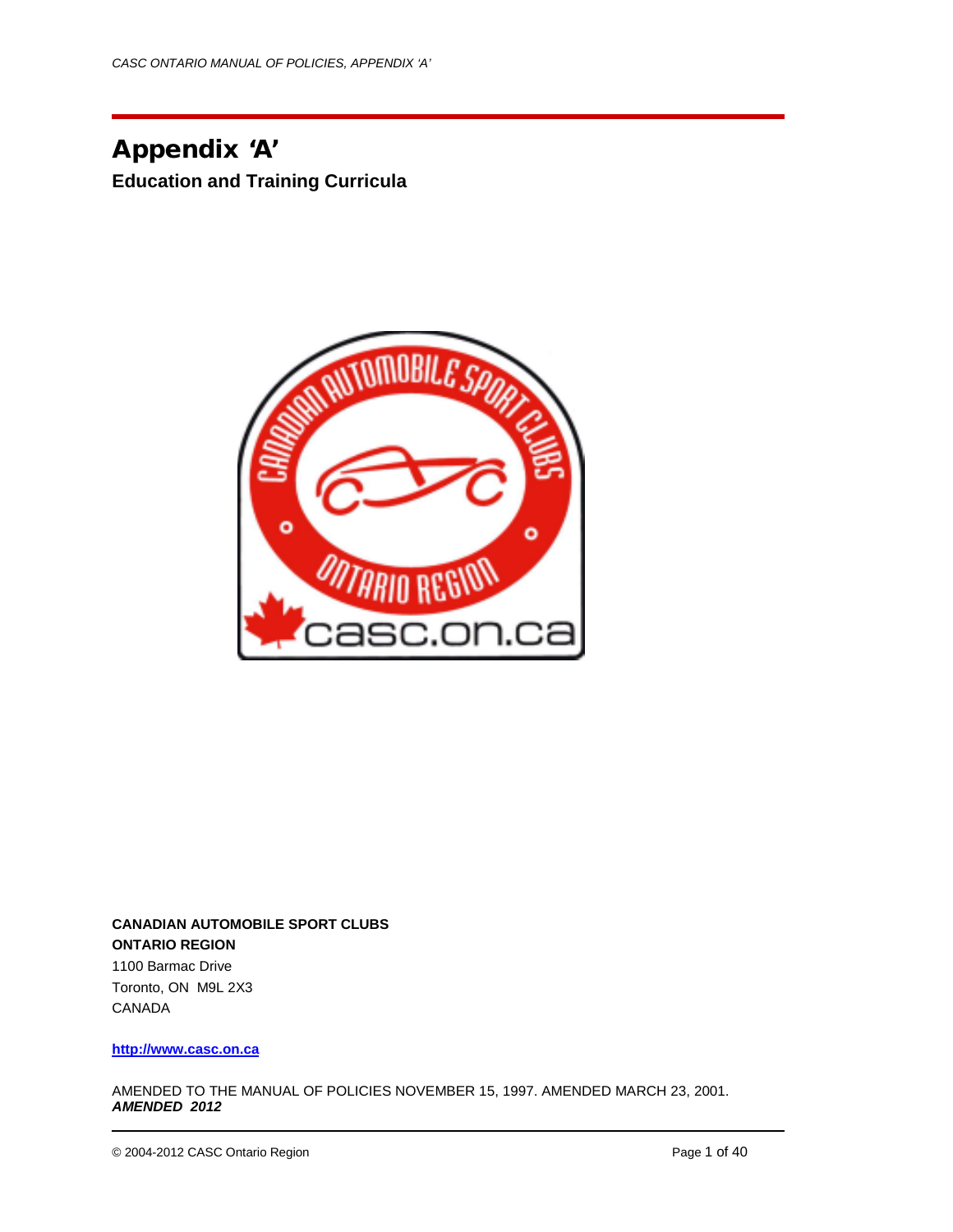#### ONTARIO'S GOVERNING BODY OF AUTOMOBILE SPORT. AFFILIATED THROUGH ASN CANADA FIA TO THE FEDERATION INTERNATIONALE DE L'AUTOMOBILE

# **Introduction**

The following curricula have been created to ensure that the licensing and training programs sanctioned by CASC-OR shall proceed in a manner in keeping with the high standard of education of Officials required in the sport.

The curricula for licensed Officials, namely those for Clerks of the Course, Stewards, Scrutineers, Pit Officials, Chief Marshals and Marshals provide a complete outline of the course required for potential license holders in these areas. CASC-OR or the Accredited Marshalling Clubs present these courses. This group of curricula shall be automatically reviewed each time the course is presented.

The curricula for unlicensed Officials are meant for areas in which CASC-OR does not teach the student directly but relies on member clubs to present these courses. These curricula should be reviewed at least every three years so that they remain up to date with current practices in the sport.

From time to time a CASC representative shall attend the courses to ensure that the curricula and standard of presentation are acceptable to CASC-OR.

All of the curricula are meant as a minimum requirement for the course being taught. Courses may be augmented with other material considered to be important but must not detract from the topics outlined in each curriculum.

# **Curricula**

## Curricula for Licensed Officials

Clerk of the Course **Steward** Scrutineer Pit Official Marshal/Chief Marshal

## Curricula for Unlicensed Officials

Driver Instruction Grid Marshal Judge of Fact Paddock Marshal Pacecar Driver Registrar Secretary of the Meet Service Vehicle Driver **Starter** Timekeeper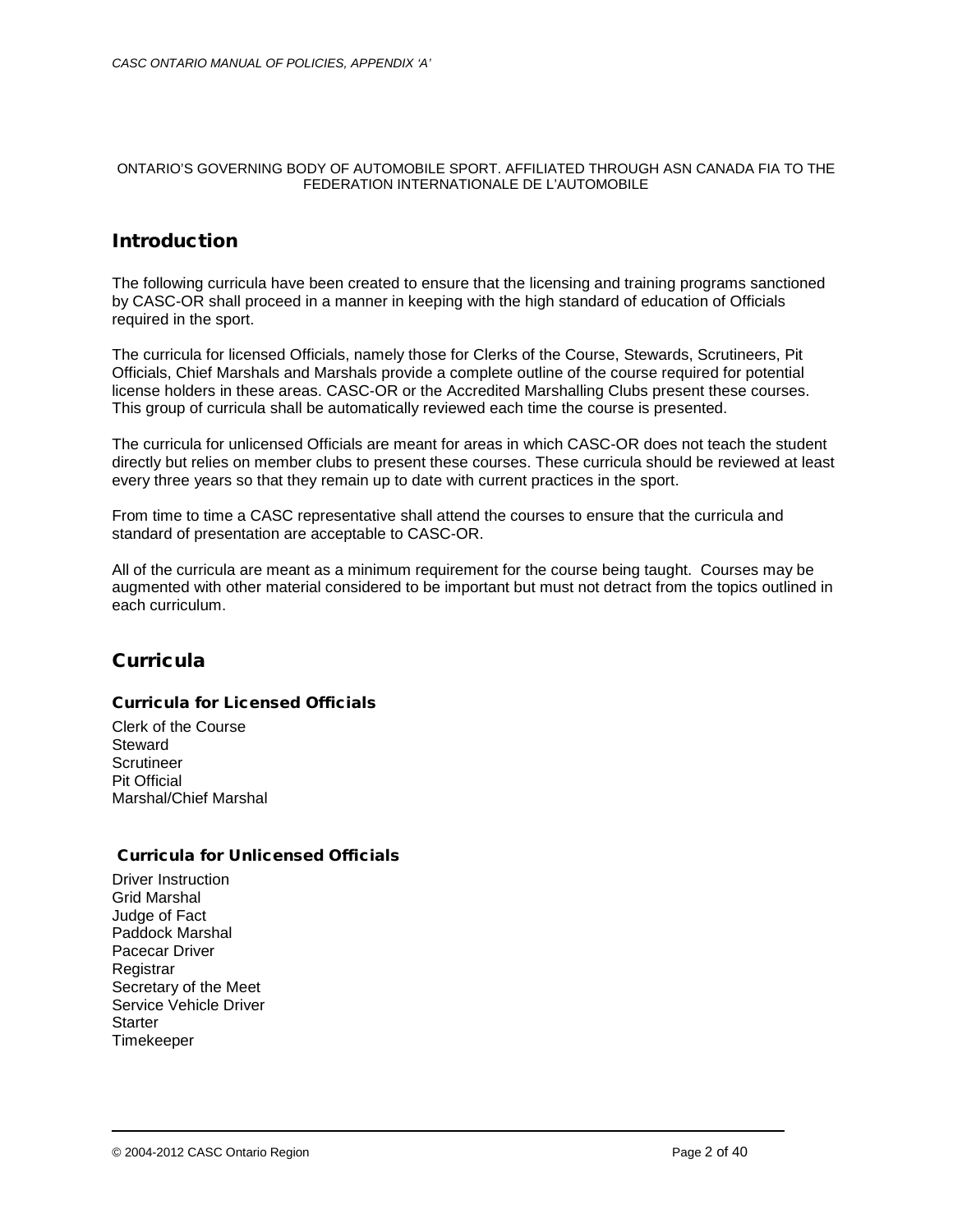

## **INSTRUCTOR'S CURRICULUM FOR CLERK OF THE COURSE**

## **2012 Revision 1**

#### **Aim**

To provide a comprehensive overview that will insure a complete understanding of the role and responsibility of the Clerk of the Course and the coherent understanding necessary to insure the smooth operation of an event. The objective is also to provide a progressive evaluated development from basic through advanced standing and to develop consistency of attitude and operation

## **Reference**

CASC Ontario Region General Competition Rules and Race Regulations.

#### **Process**

This training will commence with a school for qualified people with endorsement and evaluation required at each level. Satisfactory completion of a written test is required.

#### **Description**

The Clerk of the Course takes over the operation of the race event from the "secretary of the meet" on the day of the event. The Clerk is solely responsible for the operation of the. The Clerk does not do each function, but is responsible to see each is done properly. The Clerk must provide strong leadership, must have keen attention to detail, ability to anticipate requirements in a constantly changing environment, sound judgment, initiative, strategic thinking, and the capacity to master new situations. Clerks of The Course are required to be licensed by CASC-OR.

## **Reference knowledge**

Knowledge of all regulations for all classes running and awareness of where all regulations can be found in Race Regulations, GCR, Bulletins and Supplementary Regulations.

**Functional knowledge** (know where to find specific rules)

- Role of Clerk of the Course. ('RR' .4.3)
- Normal club operational procedure.
- Emergency procedures Appendix 'A', Appendix 'H' 2 and club emergency plan
- Proper function of each official.
- Flag operation and meaning. Appendix 'J'
- Course car operation and procedure. Appendix 'A'

#### **Preparation for the event**

- Attend club race committee meetings prior to event as these meetings can bring to light problems in areas not directly related to on-track activities
- Assist the secretary of the meet in any way necessary
- Work to ensure that all areas are manned and discussed at the race committee meeting(s)
- Have input into the preparation of the schedule as the clerk is the one who has to make it work
- Assign responsibilities to assistant clerks
- Review Stewards' reports from previous races to see where problems might arise and be prepared to avoid them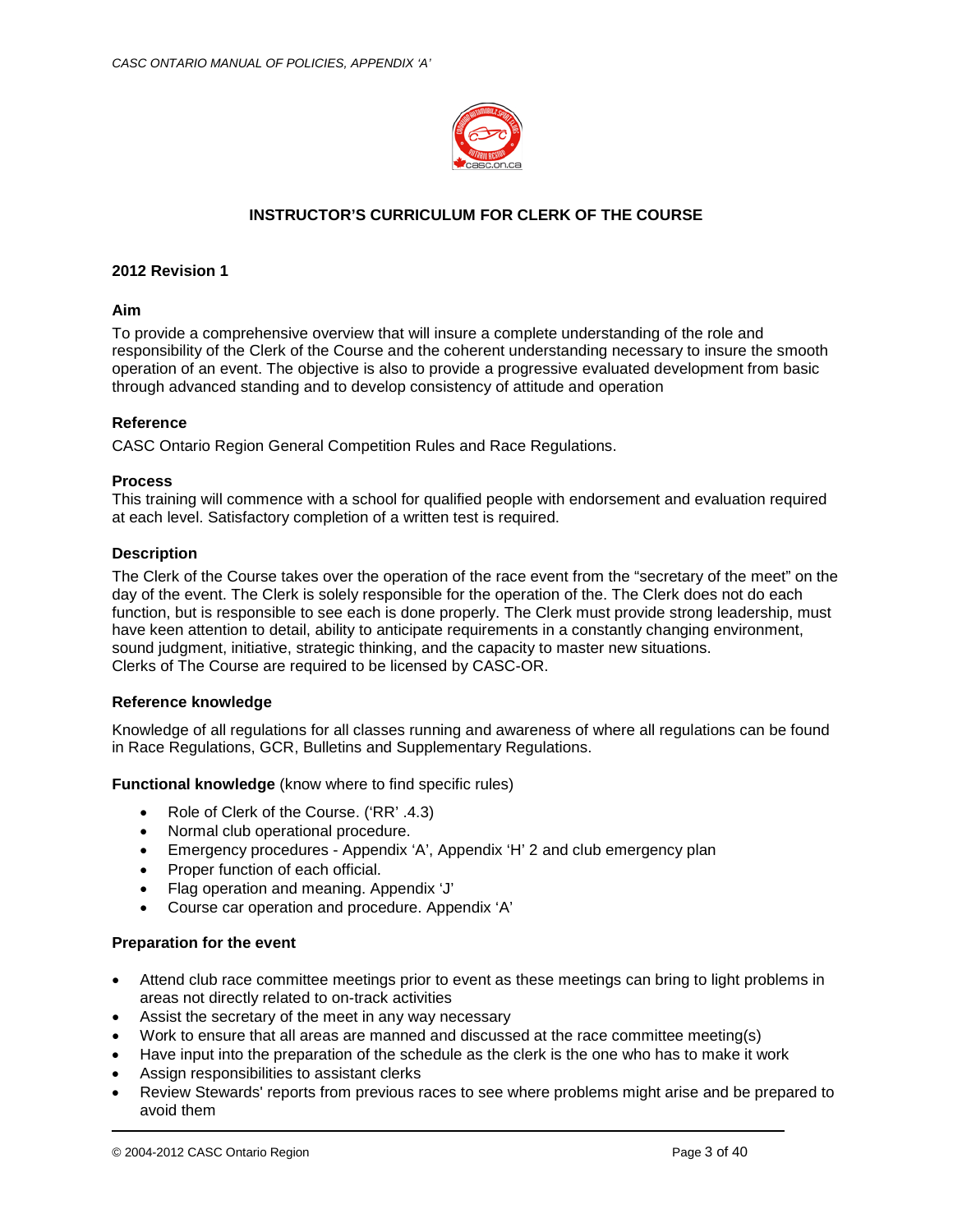## **Other officials**

- Be aware of the experience and capabilities of all officials and assistants.
- Ensure proper interaction and function between officials.
- Ensure that involved people are aware of routine procedures that will be used on race day.
- Know the duties of each official.

## **Start Up**

Arrive at the track early and attend the Marshals' meeting before heading to Race Control.

INSPECTION OF THE TRACK 1. Circuit condition - (RR 4.3.3.H) 2. Personnel placement (RR 4.3.3.C)

Are officials in place and ready to go? Good idea to have a checklist available.

- Safety
- Obligatory, cannot start until fixed
- Nice to have, would improve safety but...
- Request change if not happy
- Marshals
- Medical
- Cleanup
- Rescue, etc.
- 
- Medical
- Ambulances
- Doctor
- Race Rescue
- 
- 
- Mock grid
- 
- 
- 
- Timing and scoring
- 
- 
- Pace car and medical car
- Secretary of Meet results and postings GCR 3.2.6.7., R R4.3.3 L., RR 4.4.2., RR 4.4.4., RR 4.4.5

## **Routine Operation**

Chief Marshal is responsible for most of trackside routine operation. Clerk of the Course becomes coordinator for all other functions.

Assistant Clerks do the work and the Clerk supervises.

All routine procedures must be established ahead of time with people involved:

- Chief Marshal
- Roll over
- Incident report, etc.
- Routine shut down

**Start** 

- Start procedure
- Re- start procedure
- Black, meatball and unsportsmanlike conduct flags procedure
- Scrutineering
	-
	-
	-
	- Tow trucks
	- Start
	-
	- Paddock
	- Communication
	- Pit lane
	-
	- Marshals and Chief Marshal
	- Cleanup
	-
	-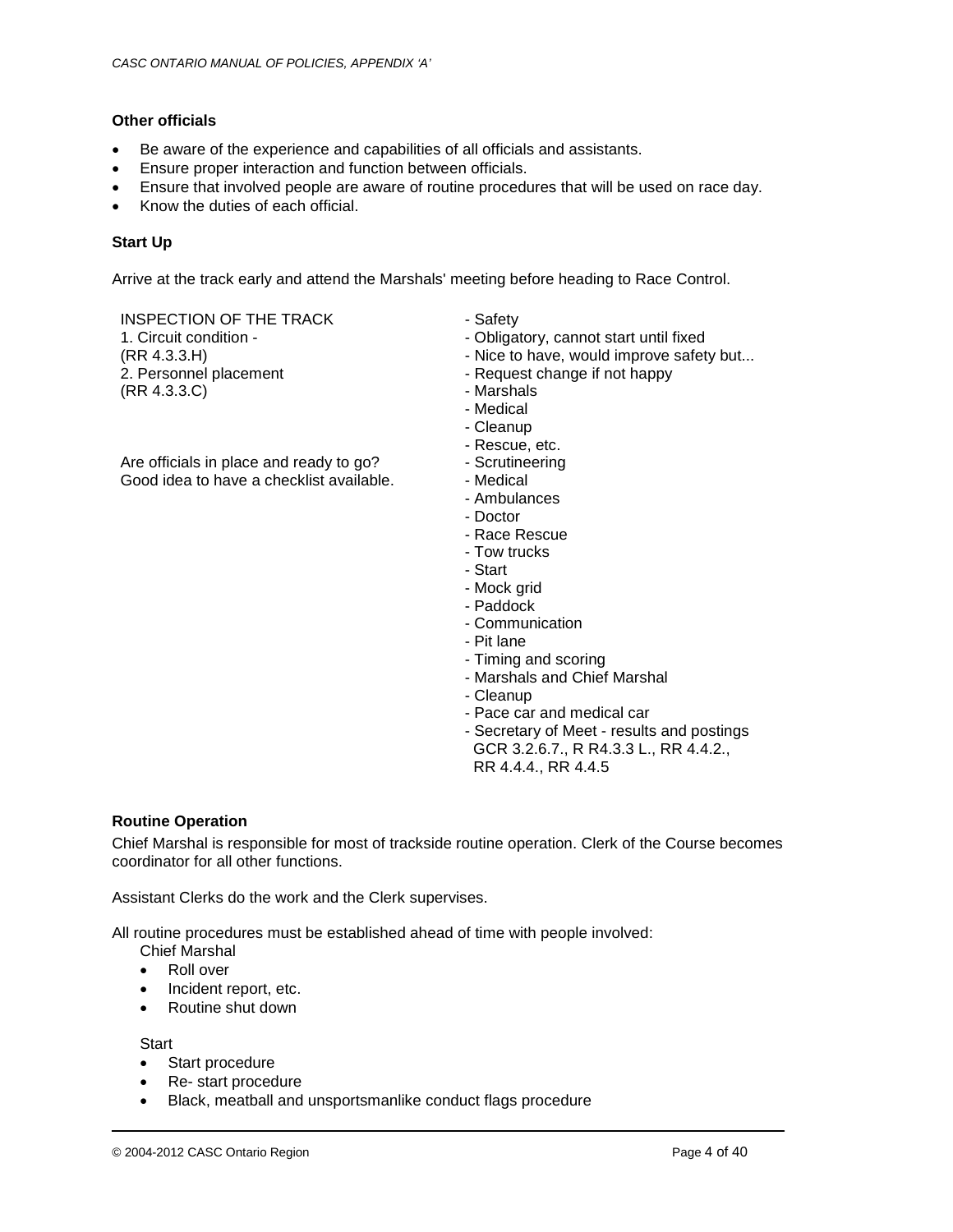• Last lap and checker

## Mock grid

• Countdown and dispatch of cars

## Judges of fact

- **Blend line procedure**
- Speed in pits

## **Scrutineer**

- Damaged cars
- Pit Lane Scrutineer

## Towing and track repair

- Moving to pit out on checkered flag to save time
- Establish exits from track other than Pit-in.
- Ensure that when a tow truck is sent that the correct type of truck is dispatched, e.g. a flat bed may not be able to pick up a formula car without damaging it and on a safety car cleanup this will cost precious time.
- Despatch on-track flat tow vehicles on cool-down laps as soon as leader passes their location.
- Know where to find track manager or his deputy if track repairs are necessary

## **What to Record? (RR .4.3.1. G.J.M.)**

- Some of this function can be delegated to Marshal, assistant clerk monitoring the Marshals' communications net
- Car number and corner of off track excursions, spins, contact, etc.,
- Time of ambulance dispatch, return and car numbers involved in incident.
- Time of red flag incident, action taken and vehicles involved.
- Any infractions: time, session, car numbers involved, witnesses, etc.,
- Clerk deals with, and keeps a log of:
- Driver inquiries Any penalty assessed with full notation. Any official report with time indicated.
- Responsibility of Clerk of the Course is to monitor driver action and performance on track. (RR 4.3.3 .M.)
- Reason for recording off track excursions, etc., can monitor personally or by Chief Marshal.
- Talk to driver if too frequent, etc.
- Ensure that all regulations are being enforced in a fair and equitable manner.

## **Emergencies**

When a corner declares an emergency the Clerk of the Course must become involved. If a red is requested, he is the only one who can grant it. This can be a critical call and should be evaluated carefully with as much information as possible. **If in doubt shut it down!** To reduce red flags it would be smart to let your Chief Marshal know what you feel would constitute a car in an unsafe position and what you feel is a tolerable situation and have this information relayed to the corners.

## **Alternatives**

- Early in the race, Red flag shutdown and a complete restart if serious enough and time available.
- Remember that you have at least 1 minute before the cars will come round again so wait to make decision to allow for situation to clear on its own.
- Go to a full course yellow and send out pace car as well as assistance and/or tow vehicle.
- In practice/qualifying Black Flag ALL to pits for quick return to track. Can work on cars in pits.
- Discuss rules governing shut down, restart, and cancellation of remainder of race. RR 2.3.7,RR 2.3.8, RR 2.3.9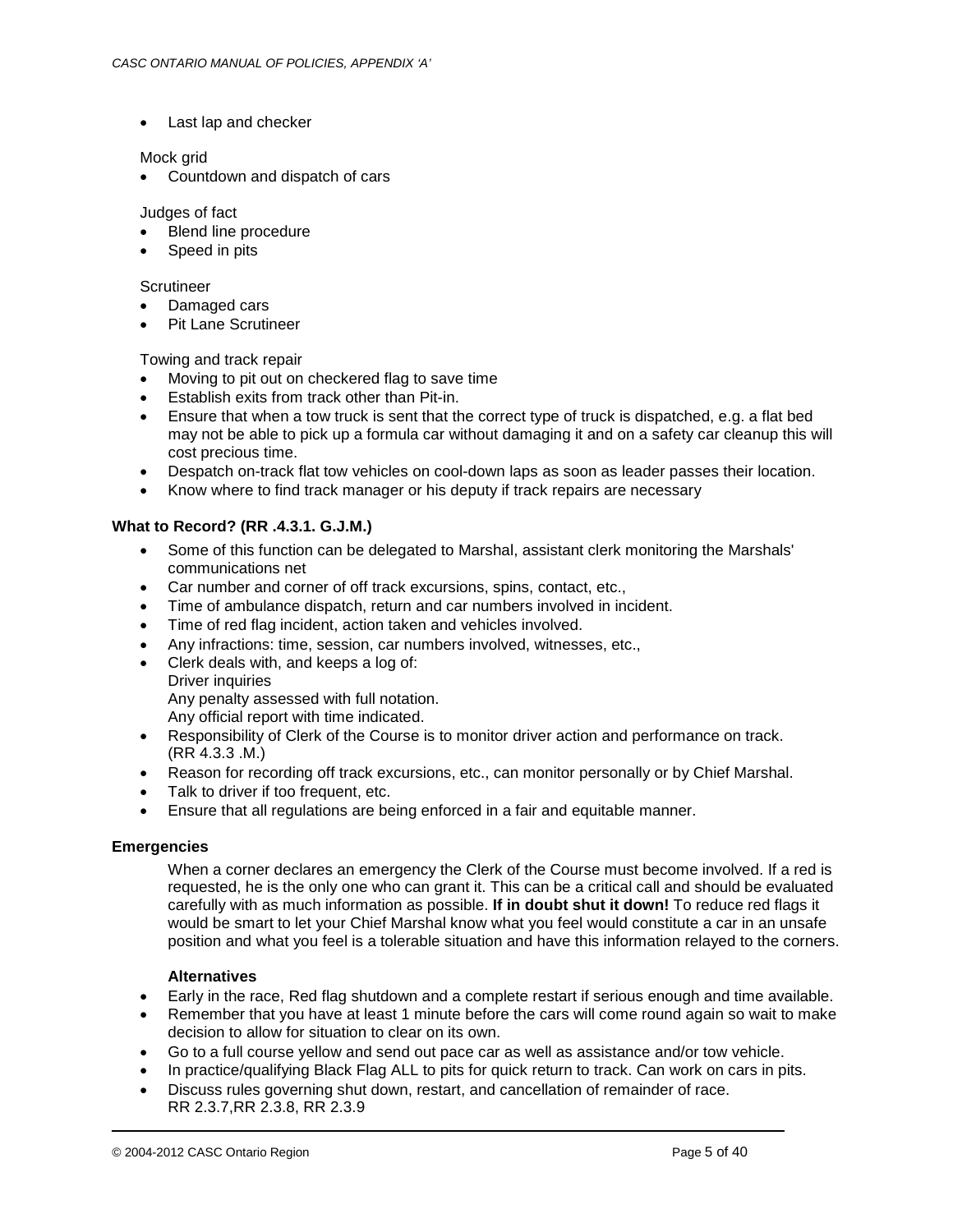## **Emergency red procedure**

It is a good idea to have a prepared procedure with a priority of dispatch of which the Chief Marshal is aware, e.g. in a track blocking multi-vehicle incident after the red is out, immediately dispatch the closest fire, medical, and tow vehicle in that considered order. Do not strip the track of response vehicles immediately as you may have a secondary incident while you are closing down. Assess additional fire then additional medical response, rescue response, and finally vehicle removal and clean up.

If you have a major incident, you may wish to evaluate the scene personally. Leave someone in charge and do so once things are stable. Having a car for this purpose close to Race control is a very good idea.

Ambulance and fire emergencies should be handled by the routine procedures outlined in the club's emergency plan with a Clerk providing dispatch authorization. Always evaluate the need for a secondary response particularly in the case of fire. If the driver is still in the vehicle, a second vehicle dispatched early may make the difference. Always dispatch and then shut down, not the other way around, as you are trying to buy response time to the trapped driver - not overall track safety.

Laborious notes of all actions taken with times, etc. will be most useful if such incidents end up in investigation: so, make them. Don't rely on reconstruction. Make live notes.

Ensure regridding is understood and underway during cleanup period.

Have reports written by all who saw the incident.

Send out track repair crew quickly.

An overall emergency plan is required by CASC-OR before an event permit is issued. All officials should have a copy and should be prepared to put it into action when necessary.

### **Drivers' Meetings**

To have them is an option, but it is easier to schedule them and cancel later than to do it the other way round. Is legally an extension of the rulebook if a rule change or new rule is necessary. Keep it brief and meaningful. Don't keep everyone if only a small group is being addressed. Try to be aware of what has gone on at drivers' meetings at previous other races. Can be a good opportunity to present your personality and the club's involvement.

### **Driver Inquiries**

Every driver or entrant has the right to make an "inquiry" of the Clerk of the Course. This is a request for information from, or action by, the Clerk of the Course. This may be done verbally or in writing. It is an official request and should be dealt with in a documented manner, i.e., noted in the Clerk's log, so that if it goes to protest or appeal, it can form an organized part of the legal process.

Do not let the fact that if the competitor does not like the way you handle the inquiry affect your decision. The driver has the right to lodge a protest. Do what you know is right, fair and within the rules.

#### **Protests - GCR 7**

It is the Stewards' responsibility to deal with protests from entrants or drivers. If the Clerk receives a protest it should be immediately passed on to the Chair of the Stewards. The Clerk will assist the Stewards by: -

- Gathering all pertinent reports together Marshals corner reports, scrutineers report, and Judge of Fact report, as appropriate.
- Summon drivers and witnesses.
- Post results of protest as and when requested.

## **Appeals – GCR 8**

Go directly to Stewards or CASC-OR Office.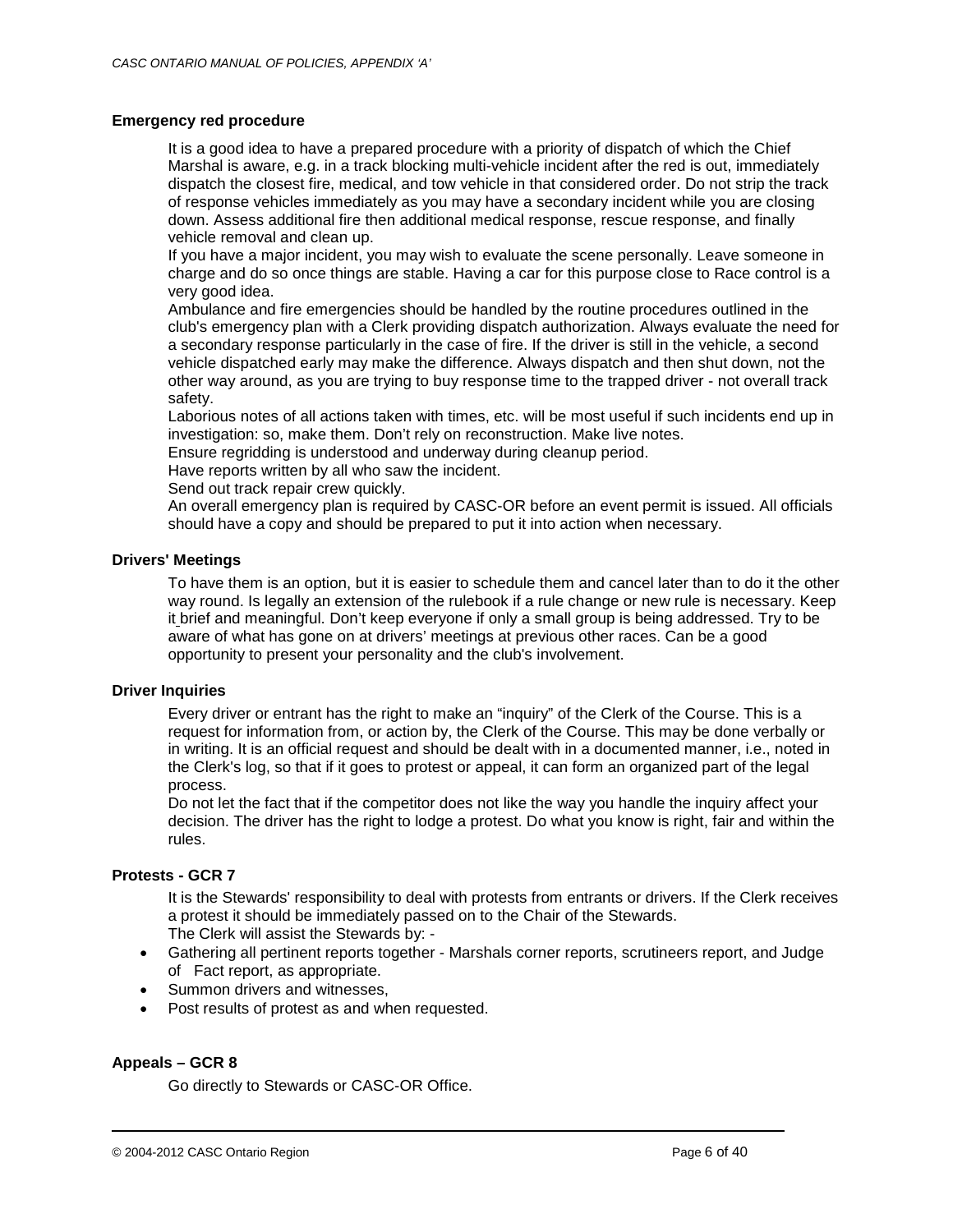## **Breaches of Regulations - 4.3.3 .m**

If an infraction is suspected it should be investigated thoroughly by the Clerk of the Course to the point, if necessary, of interviewing witnesses and if sufficient evidence of an infraction is found, it should be passed on in the form of a complete written summary on a 'Request For Action' (RFA) form to the Stewards. Be sure to include the driver(s) name(s), car class, car number, session, and what rule has been broken. Findings of the scrutineer or Judge of Fact are handled by RFAs.

## **Penalties**

- No penalty can be assessed without a hearing (GCR 6.2.1)
- Can only be imposed by Steward or judicial board except for those outlined in RR Appendix C, 2.4, 2.5 and 2.6
- The black flag is not to be used as a penalty because it does not comply with GCR 6.2.1. It should be used to remove a driver who is creating an unsafe condition but usually only after the unsportsmanlike conduct flag has been used. This is a very tricky situation and must be dealt with very carefully.

The black flag may also be used to bring a driver into the pits to serve a time penalty.

## **Flags**

• Be familiar with all flags but particularly with: -

| Appendix J 3.3 |
|----------------|
| Appendix J 3.4 |
| Appendix J 3.6 |
| Appendix J 3.5 |
|                |

• Be cautious in countermanding the flagging on corners, etc., as this undermines the confidence and effectiveness of the Marshals. If a problem occurs talk to the Chief Marshal about it.

Some effective flag 'tricks'

- Non-start but cars start to race
- Yellow all round.
- If cars re-form have yellow taken in behind last car and start.
- If cars do not re-form, use red to stop cars at grid and start again.
- If black and orange disc is ignored, go to black.

## **Close downs**

- Feed back to all officials and workers about work done
- Instructions for next day, if appropriate
- Collection of reports, etc., corner reports
- Results  $(RR 4.3.3. K)$
- Penalties (RR 4.3.3 M)
- Medical and accident reports
- Submission of reports to appropriate people. (RR 4.3.3. L, RR 4.3.3. N, RR 4.3.3 .G)
- Stewards meeting if one is held
- Preparation of thoughts for feedback to club's race organizer/race committee

## **Summary**

A good Clerk of the Course operating within an effective race organizing committee will do very few of the tasks for which the Clerk is responsible but will delegate to assistants and other head officials. Only a few items require the Clerk's direct intervention.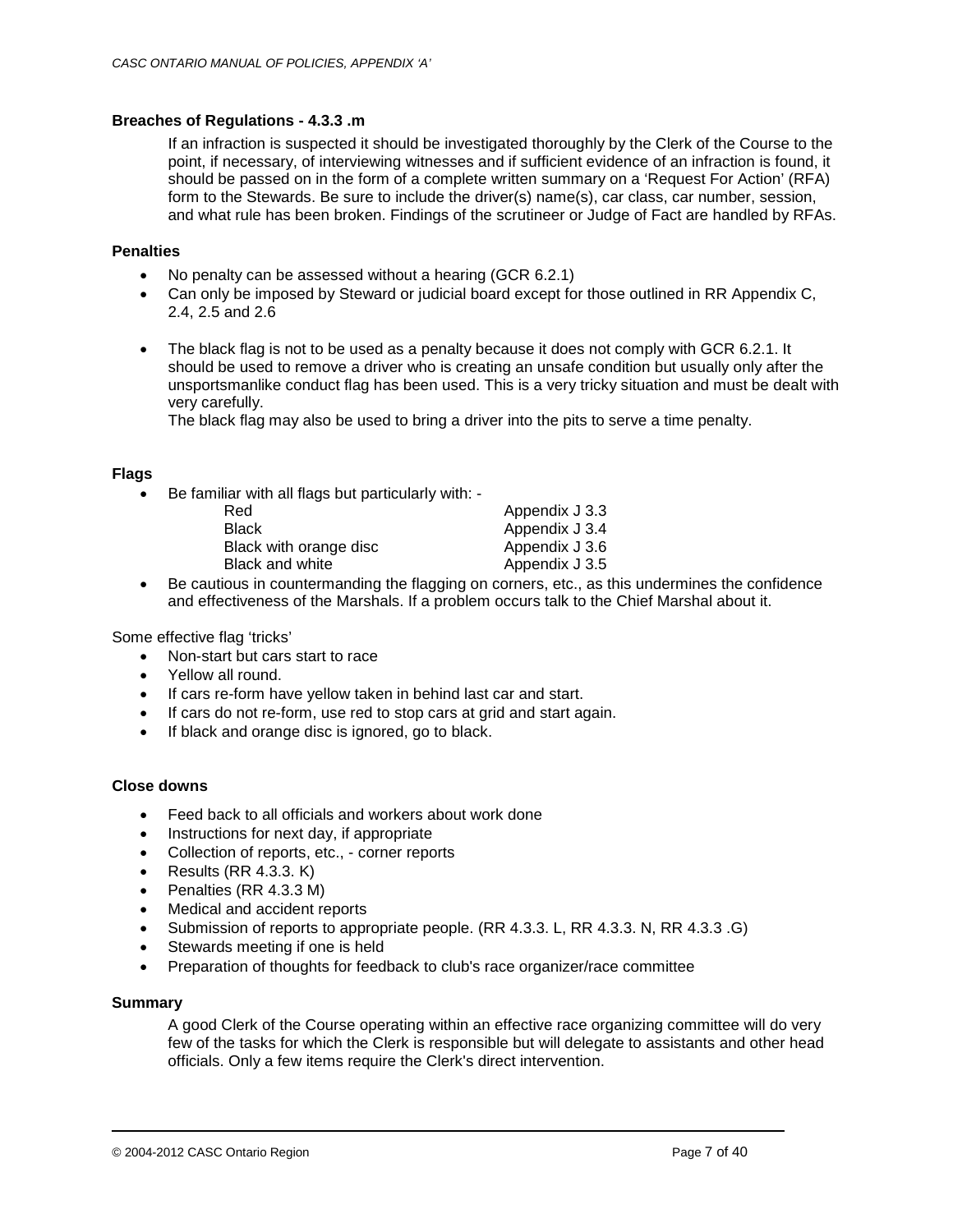

# **CLERK OF THE COURSE TEST**

## **REVISION 2 2012**

#### **Instructions**

Answer each of the questions carefully and fully.

You may use point form or essay style answers.

Please make frequent reference to the GCR and Race Regulations and explain your reasons for an action whenever you feel it is significant.

The test is open book and we therefore expect a very high grade to be a successful candidate. GOOD LUCK!

- 1. Explain the role of the Clerk of the Course and how he/she interacts with:
	- (a) Secretary of the Meet
	- (b) Starter
	- (c) Corner Senior Marshal
	- (d) Scrutineer
- 2. Chose a track and a corner on that track which is most likely to present the greatest difficulty when presented with the following scenario. Indicate the track and corner you have chosen.

The track is equipped with sufficient rescue vehicles to meet the 60 sec. intervention rule, a course/safety car, and a clean up crew. A corner staffed by a total of 4 marshals reports an incident involving three formula cars - one of which is upside down, drivers left, on the paved portion of the track, opposite the flagging station. You have no report on where the other two vehicles are but they are not on the paved portion of the track. It is the third lap of a 22-minute race and you would like to avoid shutting down.

- (a) Outline, step by step, how you would handle the incident.
- (b) If there were 8 minutes remaining in the race, how would you handle the incident?
- 3. Outline the routine involved in the following situations:

(a) complete red flag cycle. i.e. red through to restart.

(b) running one complete race cycle from chequer flag on one race through to chequer flag of the next race.

- (c) "Request for Action" cycle as it applies to the Clerk of the Course.
- 4. Outline how the following flags are used:
	- (a) Black.
	- (b) Black with orange disc.
	- (c) Black with white diagonal.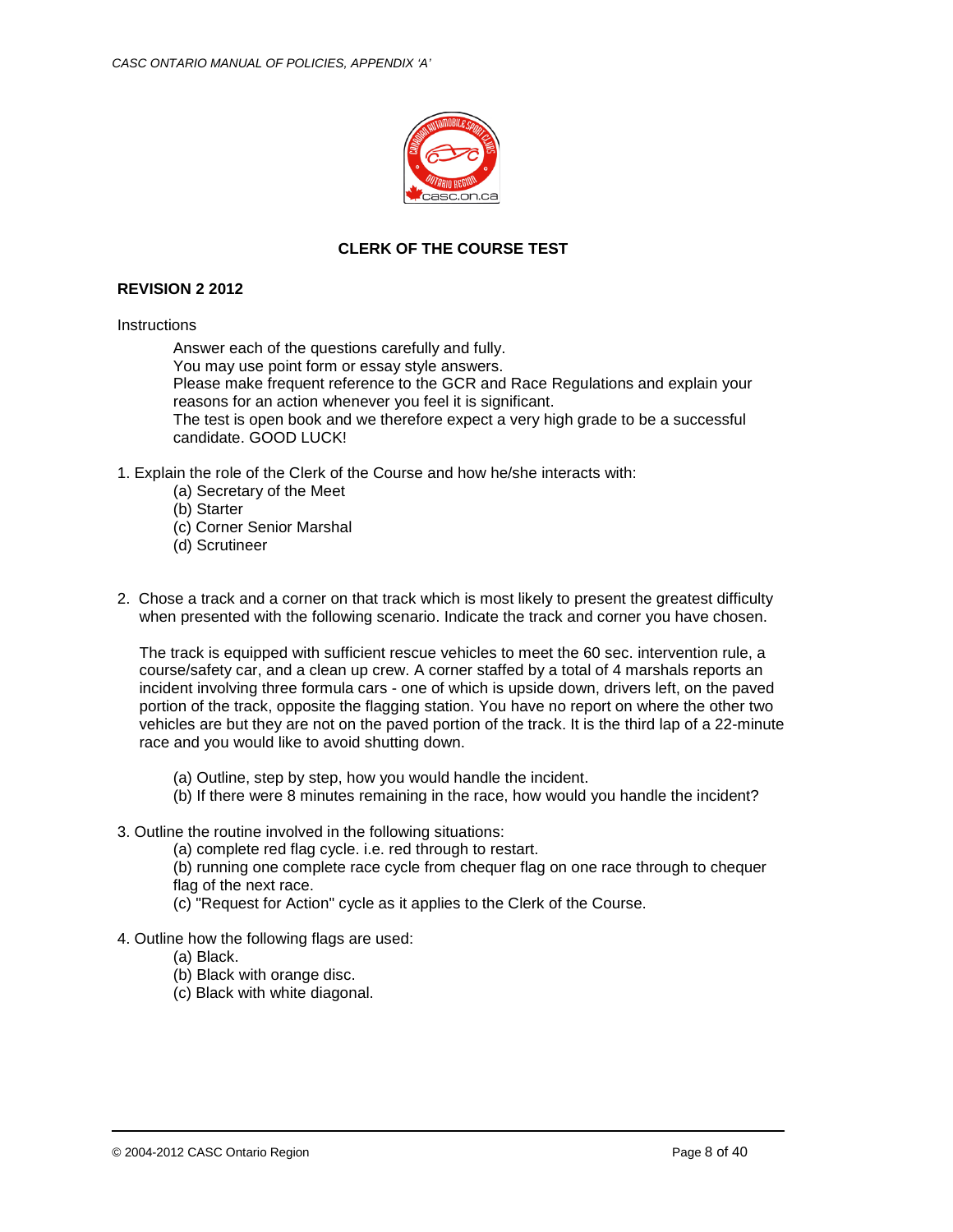

## **INSTRUCTOR'S CURRICULUM FOR RACE STEWARD**

## **2012 Revision 1**

#### **Aim**

To provide a comprehensive overview that will insure a complete understanding of the role and responsibility of the Steward. To develop consistency of attitude and operation within the Stewarding body.

#### **Reference**

GCR 3.1.3, 5.0, 6.0, 7.0 AND 8.0 Race Regulations 4.1 and 4.2 Current Stewards' Guide

#### **Process**

This training will commence with a school for qualified people with endorsement and evaluation required at each level. Satisfactory completion of a written test is required.

#### **Description**

Stewards are the representatives of CASC-OR at an event and fulfill a variety of functions although the emphasis is on the judicial. It is their function to see that rules are followed and the. Competition carried out in a fair and equitable manner. Stewards are required to be licensed by CASC-OR.

#### **Operational role**

Stewards should not become involved in the operation of an event. Whenever possible, decisions are made as "Stewards of the Event" not as individual Stewards. The Chair of the Stewards may be an exception but should not do it habitually.

#### Safety

- ensure that CASC-OR safety standards are enforced  $-$  GCR 5.1.2 c) d) and f).
- remove unsafe driver, car, or person see reference above
- chair of Stewards should do track inspection with the Clerk of the Course

#### **Changes**

- changes to supplementary regulations and schedule require the Stewards' approval GCR 3.2.3
- Stewards should be kept informed of any other changes.

#### Black Flag

See Race Regulations, Appendix J, 3.4

• Stewards should be informed when this flag is being used and the reason behind its use.

#### **Judicial role**

© 2004-2012 CASC Ontario Region Page 9 of 40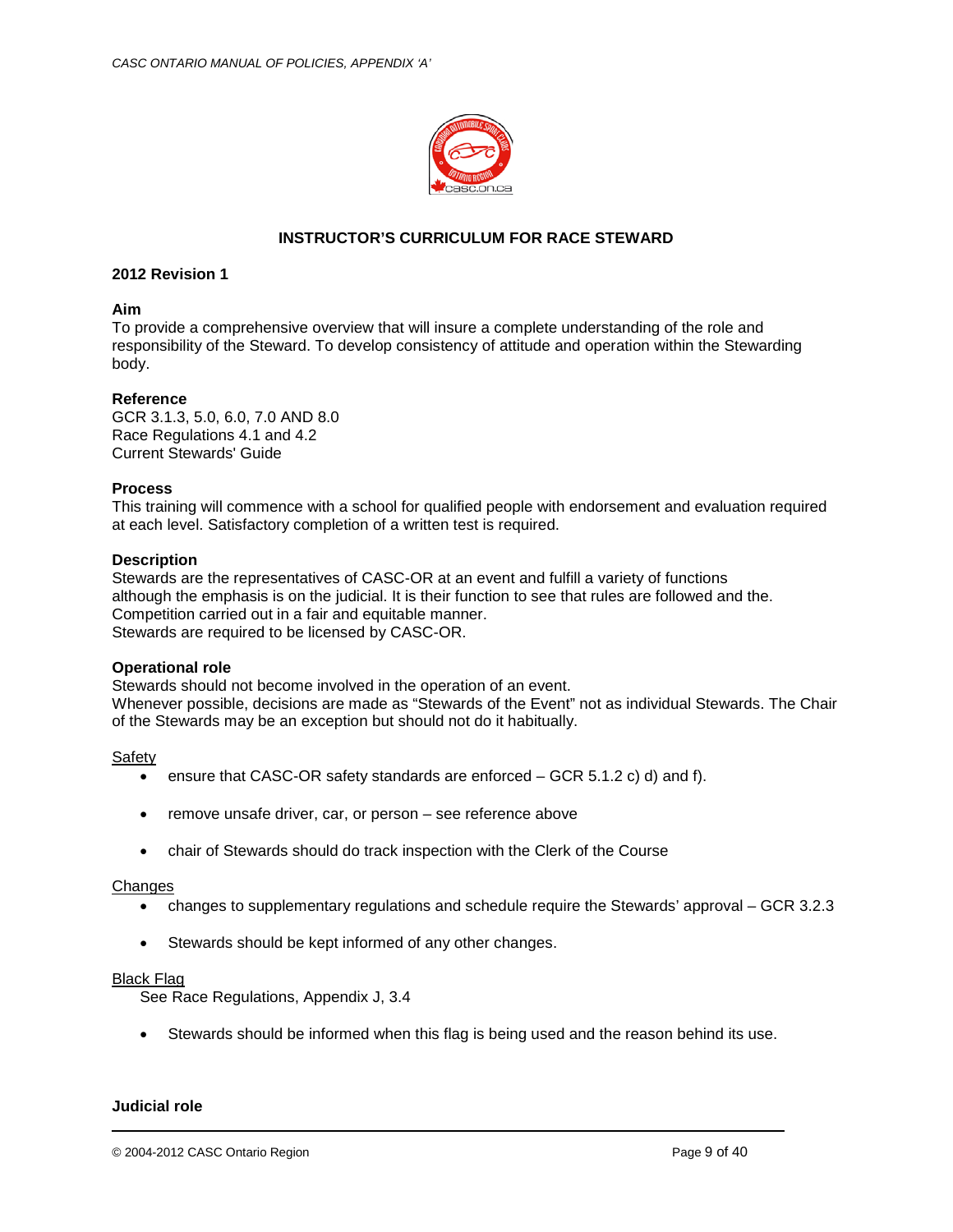## **Hearings**

See GCR 7.5 and 7.6 and also Stewards' Guide

- always act as a committee
- can be the result of a Clerk's RFA or a Protest
- use standard forms
- witnesses, reports, etc., organized by Clerk
- a definitive time for the hearing should be given to all involved
- acceptance of video evidence outlined in GCR 7.2.1 c) and d)

## Protests

See GCR 7.0 and Race Regulations Appendix F

- May come directly to the Stewards or may be given to the Clerk
- Check for compliance with GCR 7.1 to 7.4

## **Penalties**

Penalties are listed in GCR 6.2.3

- penalties are assessed by Stewards with exception of penalties specified to be assessed by Clerk.
- minimum penalties for some infractions are listed in Race Regulations Appendix C
- have a hearing before issuing penalty. Some hearings may be short, e.g. when dealing with a Scrutineer's report of an underweight car
- give decision in writing stating reasons and which rules were broken
- should show date and time and be signed by penalized individual. If competitor will not sign a note should be made of this fact and the time noted.
- remind those involved that they have the right to appeal the decision
- list Penalties in the Stewards' report and enter in the Penalty Records file on the Stewards' computer.

#### Appeals

- appeal process outlined in GCR 8.0
- time of every stage should be recorded as this can be crucial
- decision to hear an appeal is made by the Appeal Board

## 3. S**upervisory role**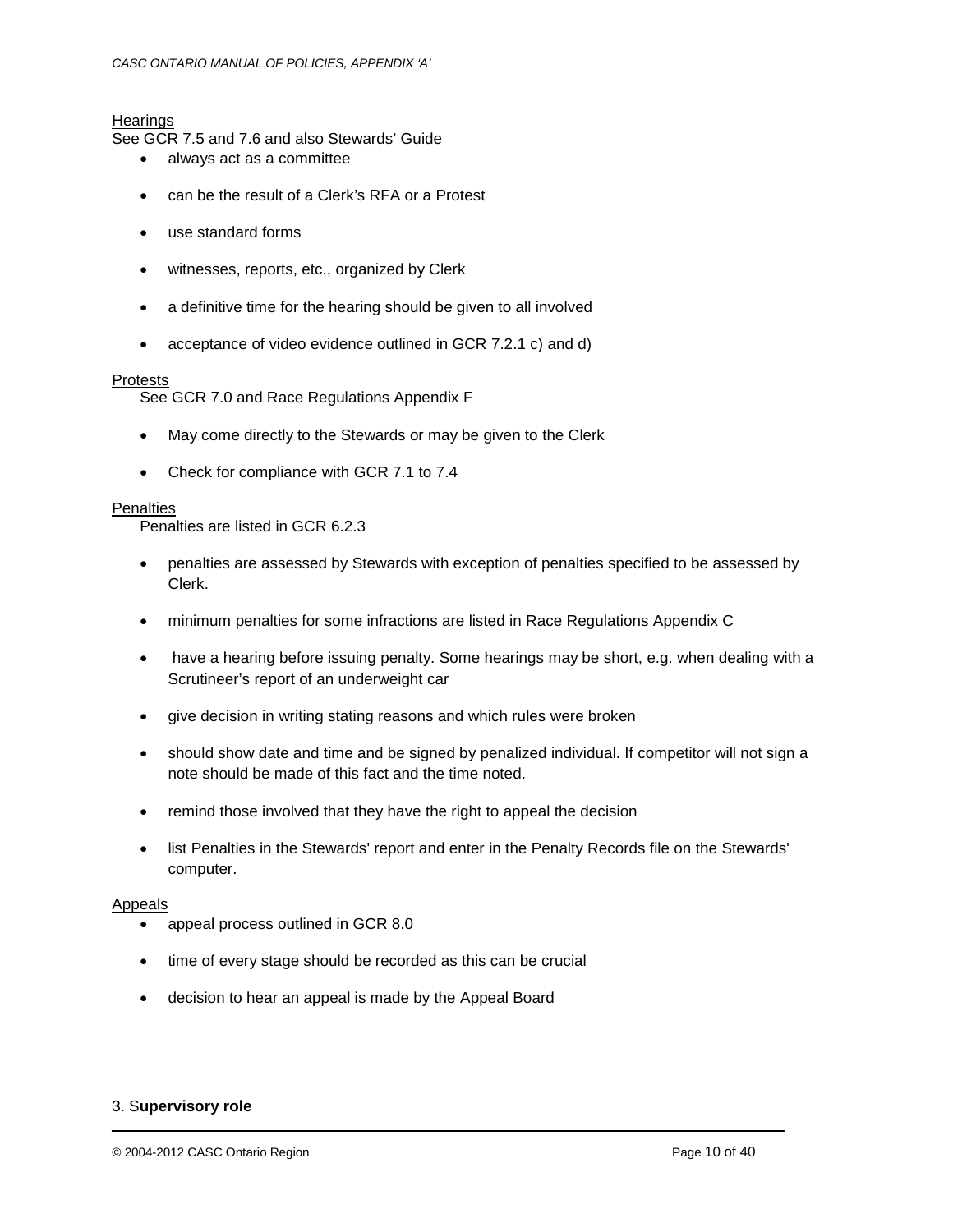Ensure that all competitors are being dealt with fairly and point out to the Clerk where this is not happening

All shortcomings in operation or safety should be recorded in the Stewards' Report

The contents of a Stewards' Report are outlined in the GCR 5.2 and a standard form for the report is on the Stewards' computer

#### **4. Series stewards**

CASC-OR does not have series stewards but visiting groups, e.g. ASN, SCCA, do Series stewards have jurisdiction over their series only. If requested, CASC-OR Stewards should cooperate with a series steward.

#### **5. Driver observation and upgrades**

- at drivers meeting, make a list of requests for observation and upgrades
- sign drivers' logs at day's end indicating upgrades as applicable
- enter information in Driver Observation file in Stewards' computer.

## **6. Stewards' guide**

Review this document in detail.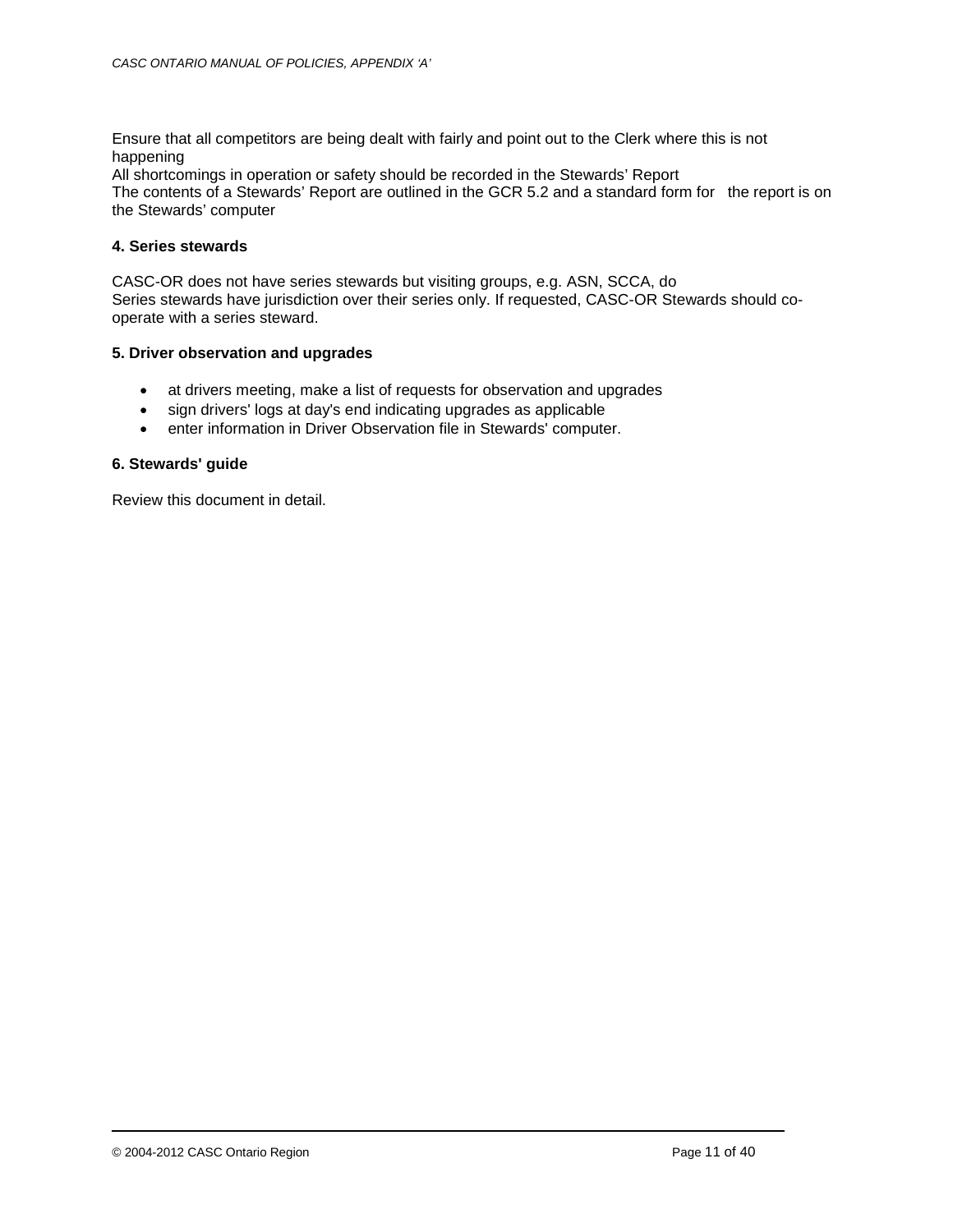

## **RACE STEWARD TEST**

## **2012 revision 1**

#### **Instructions**

Answer each of the questions carefully and fully in your own words. You may use point form or essay style answers. Please make frequent reference to the GCR, Race Regulations and The Stewards Guide. Explain your reasons for an action whenever you feel it is significant. The test is open book and we therefore expect a very high grade to be a successful candidate.

- 1. What is the role and responsibility of the Stewards of the Event?
- 2. Describe how a Clerk's Request for Action (RFA) or Protest hearing should be conducted.
- 3 Other than the rule infraction which resulted in the hearing, what rules in the Race Regulations or the GCR apply to hearings and penalties?
- 3. What, in your opinion, are the important points to remember when a penalty is to be assessed?
- 4. (a) After completion of the final qualifying session, the scrutineer reports that a competitor's car has an illegal ignition component. How should this be handled?

(b) The competitor indicates, upon receipt of the penalty for (a) that he/she wishes to appeal the decision and start from the original qualifying position. How should this be handled?

5. You see an official or marshal not following rules or procedures. What should you do?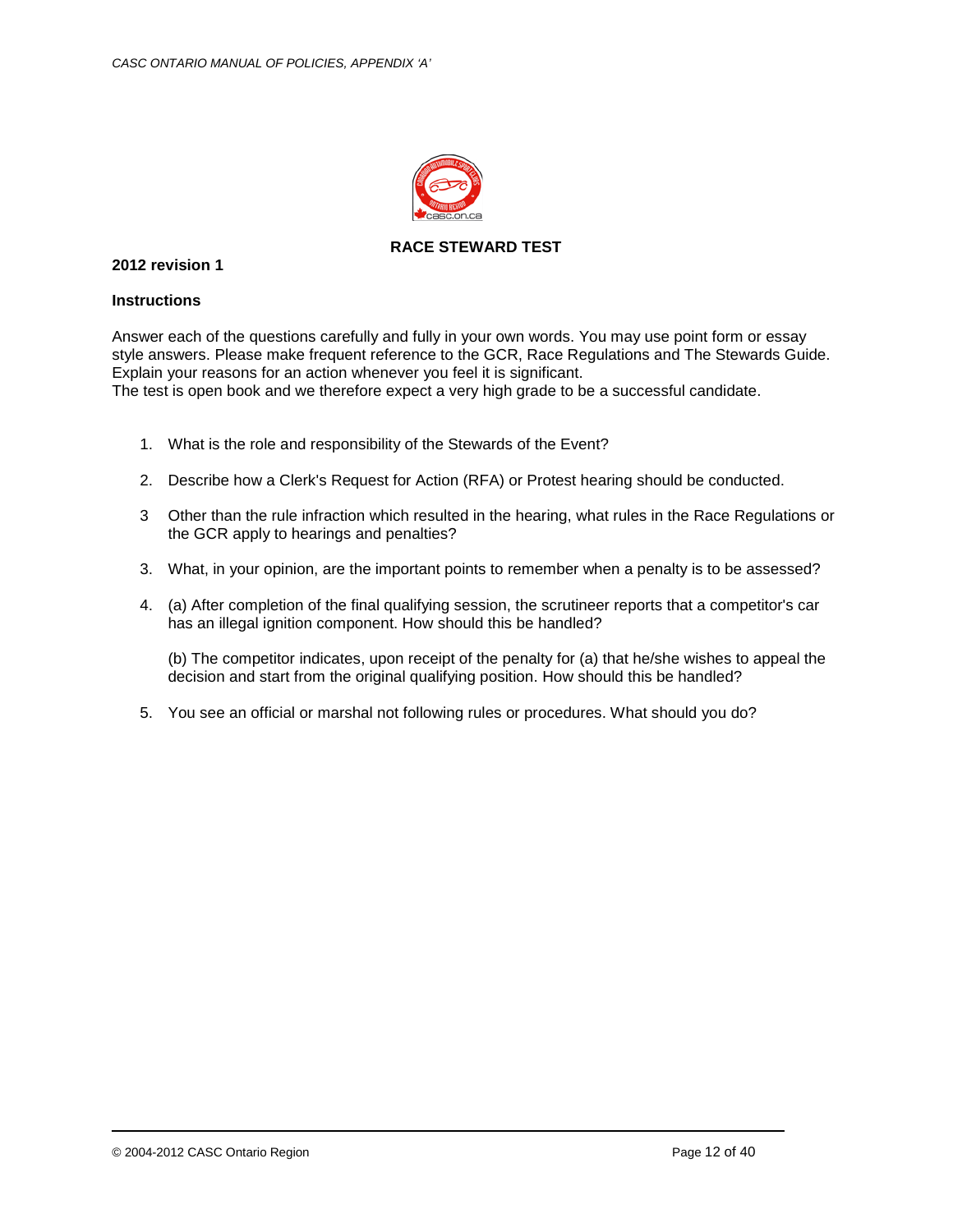

## **INSTRUCTOR'S CURRICULUM FOR SCRUTINEER**

## **2012 Revision 1**

## **Aim**

To provide a comprehensive overview that will insure a complete understanding of the role and responsibility the Scrutineer and to ensure an understanding of the scope and meticulous nature of the job of the Scrutineer. The objective is also to provide a progressive evaluated development from basic through advanced standing and to develop consistency of attitude and operation.

## **Reference**

CASC Ontario Region General Competition Rules and Race Regulations

## **Process**

Training will commence with a school for qualified people.

The training will provide an overview and a base from which the qualified candidate can develop the necessary skills with the supervision and tutelage of an experienced scrutineer. Satisfactory completion of a written test is required.

## **Description**

The Scrutineer is responsible, under the direction of the Clerk of the Course, to see that all cars and equipment conform to the rules and regulations.

Scrutineers are required to be licensed by CASC-OR.

## **Annual Technical Inspection**

The annual tech is a thorough and hopefully more leisurely inspection of the vehicle to see that it meets all safety regulations. Follow the inspection sheet carefully and thoroughly, and check mark if OK - N/A if not applicable.

Tech is for all season; therefore, if an item is marginal, point it out and record it in the logbook. The annual tech may still be granted but the items should be followed up at a later event. Set a time limit for the repair.

What constitutes a breach of the rules?

- Roll cages The presentation of homologation documentation is not an alternative to a good inspection of a roll cage, Check seemingly minor accident damage, modifications made after installation, position of additional devices on/through the cage, additional holes drilled, or any other factors that may lead to a weakening of the cage.
- Loose items, esp. wheels, steering, suspension components, wheel tethers etc.
- Catch tanks: full, leaky, too small, or poorly located
- Gas tank one way valves: improper, not fitted, or poorly located
- Ignition and electrical insulation and proper identification stickers (lightening bolt). Test electrical shut-off switches (e.g. using rain/running lights).
- Battery location and adequate protection/insulation e.g. leak proof container if in passenger compartment, live terminal insulated, battery secured to frame/bodywork.
- Worn lines for brake, oil, fuel, coolant, throttle cable and return springs.
- Rod ends: worn, not properly secured. Control arms/uprights bent or other weaknesses.
- Car numbers (Appendix 'P' 5)
- Seat belt condition and location. Check for wear near pass-through joints. Check distance from seat pass through to securing point is not unnecessarily long.
- Windscreen and windows cracks, chips, reduction in visibility or field of view due to window films or advertising logos.
- Review the following: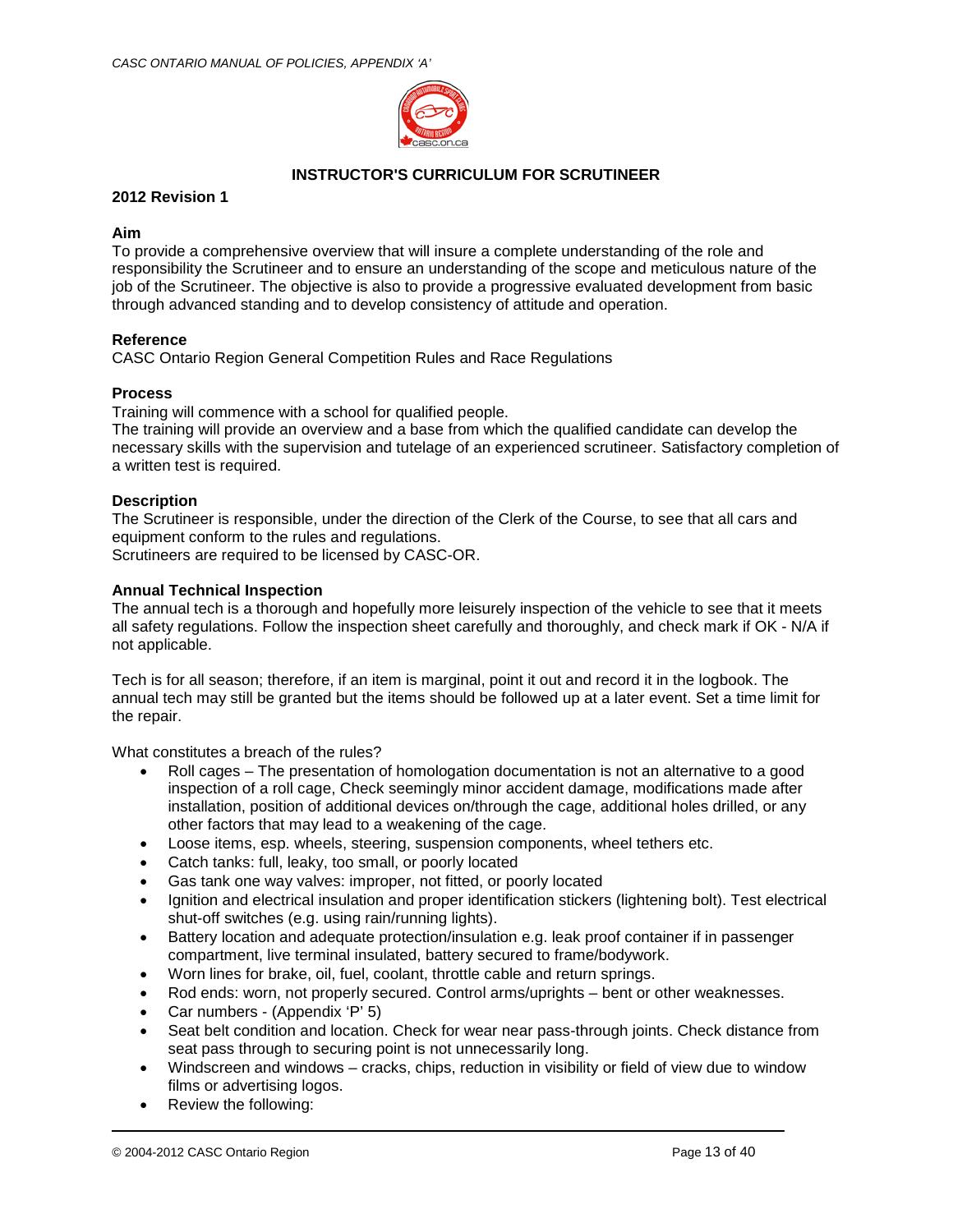- o Bolt grade marking and their use (especially seat securing bolts).
- o Locking devices
- o Tie wires
- o Jam nuts, locknuts, castellated nuts, etc.
- Lights brake, running/daytime, rain lights, front lights (if applicable). In the case of LED lights (usually rain lights on open wheel cars), check that an adequate number of LEDs are still working properly.
- Fire extinguishers identification stickers (E), properly secured. If cable operated, check cable is not rusted. If electronic, perform battery test and continuity check. Check suitability of nozzle locations.

## **Event and spot checks**

When checking equipment, look for the following:

- Helmets: Snell Stickers, cracks and scrapes, visor condition, dents in liner. Learn how to identify counterfeits.
- Suit standard, cleanliness, wear.
- Glove wear (particularly inside) cleanliness.

## **Pit lane function**

There should always a scrutineer in the pit lane. At the request of the Clerk of the Course the scrutineer rules on:

- Roll bar height
- Spilling fluid
- Dangling, lost, damaged pieces
- Safety of cars on the track
- Also observes and lists damaged cars as they come off the track, either by tow truck or under their own power, to ensure the car is checked and if necessary repaired and re- approved.
- A scrutineer should not wait to be asked or told to report a problem. If something does not seem right or safe, a scrutineer should feel comfortable initiating an action to remedy the situation. The report or explanation to the Clerk of the Course can follow as soon as reasonably possible.

## **Impound/Parc Ferme**

This is the term used to describe a secure area of the paddock where competing cars can be parked for a short time (usually 20/30 minutes) after leaving the track. Cars may be routinely impounded at the end of any race or at the discretion of the Clerk of the Course. For some events, all cars will be required to proceed to the area after any competitive session (qualifying or race). Only authorized personnel should be in the impound area, i.e. officials and driver or crew involved. There may be safety inspections, eligibility inspections or both. Drivers may protest other vehicles and this is another reason for keeping the area secure. If required, disassembly should be by driver and crew only and always under the guidance of a scrutineer.

The car must be under supervision from the time it pulls into the pits until it is released from impound. Any lapse of supervision could invalidate the impound. Unauthorized changes must not be made to any vehicles while in the area (no matter how minor the change may seem). Scrutineers must be vigilant. Fire extinguishers are required to be available for use in the area. (Appendix "I" 3.7)

## **Protests**

If an eligibility protest takes place the car must be immediately impounded. Before any disassembly takes place ensure that any tear down fee has been secured. A scrutineer must constantly observe crewmember disassembly. If there is any doubt about the ability of the available people to complete the inspection properly, seal and secure the pieces for inspection at a later date. Check the calibration of the test equipment used and note in the report that this was done.

## **Equipment and tools**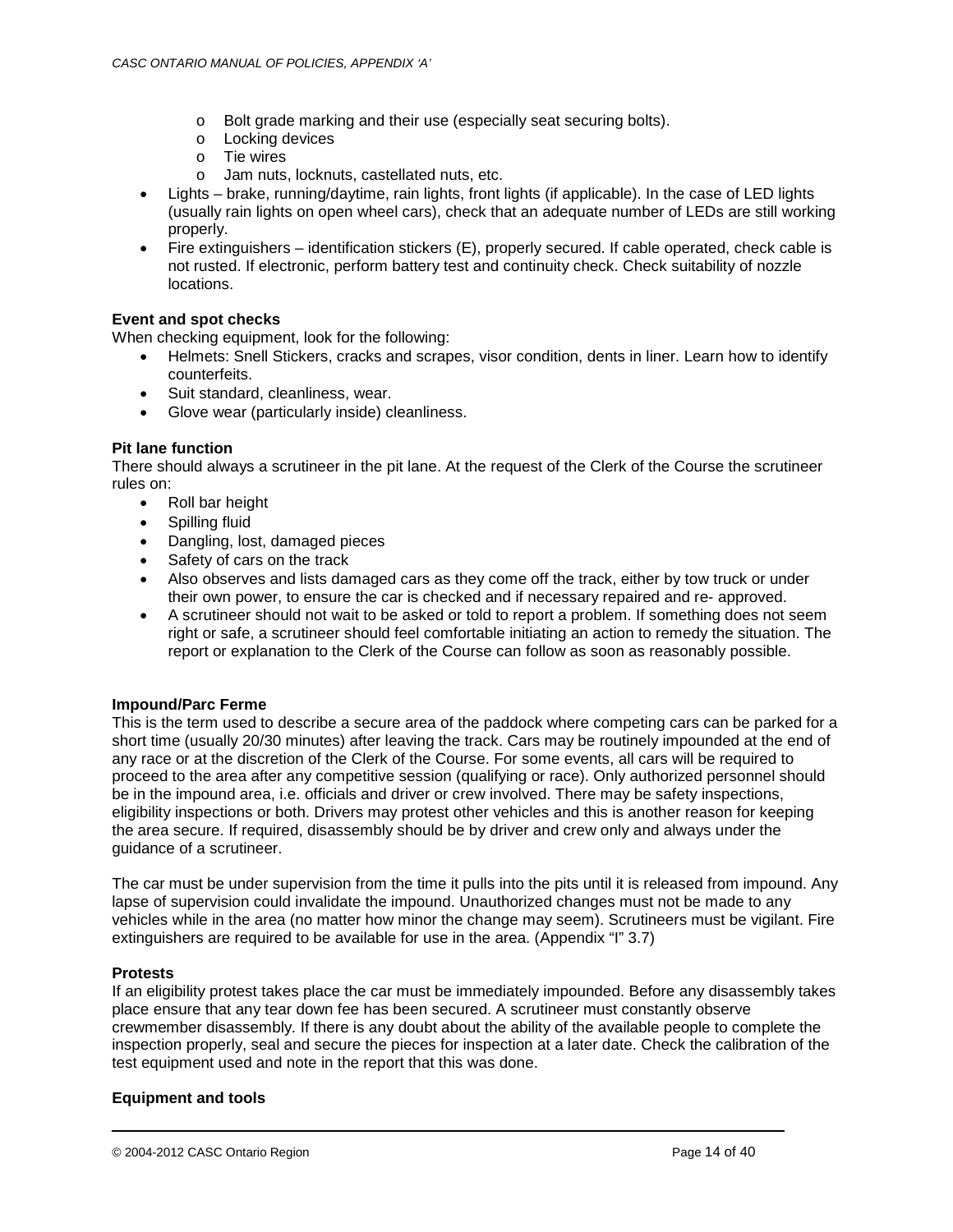Show and describe the use of the equipment and tools normally used by a Scrutineer:

- Ride height gauge
- Track gauge
- Scales
- Verniers
- Feeler gauges
- Micrometer
- 'Go/No Go "gauges
- Dial gauges
- Degree wheel
- Graduated pipette or cylinder

It is expected that as a scrutineer develops, he/she will learn to properly use these tools. Outline briefly the prescribed routines for checking components: valve lift, compression ratio, swept volume, etc.

## **Logbooks**

It is important to enter a detailed, accurate description of damage and/or regulation breaches from time to time in the logbook. This is the only way of providing a continuum from event to event. (Appendix 'L' 1.)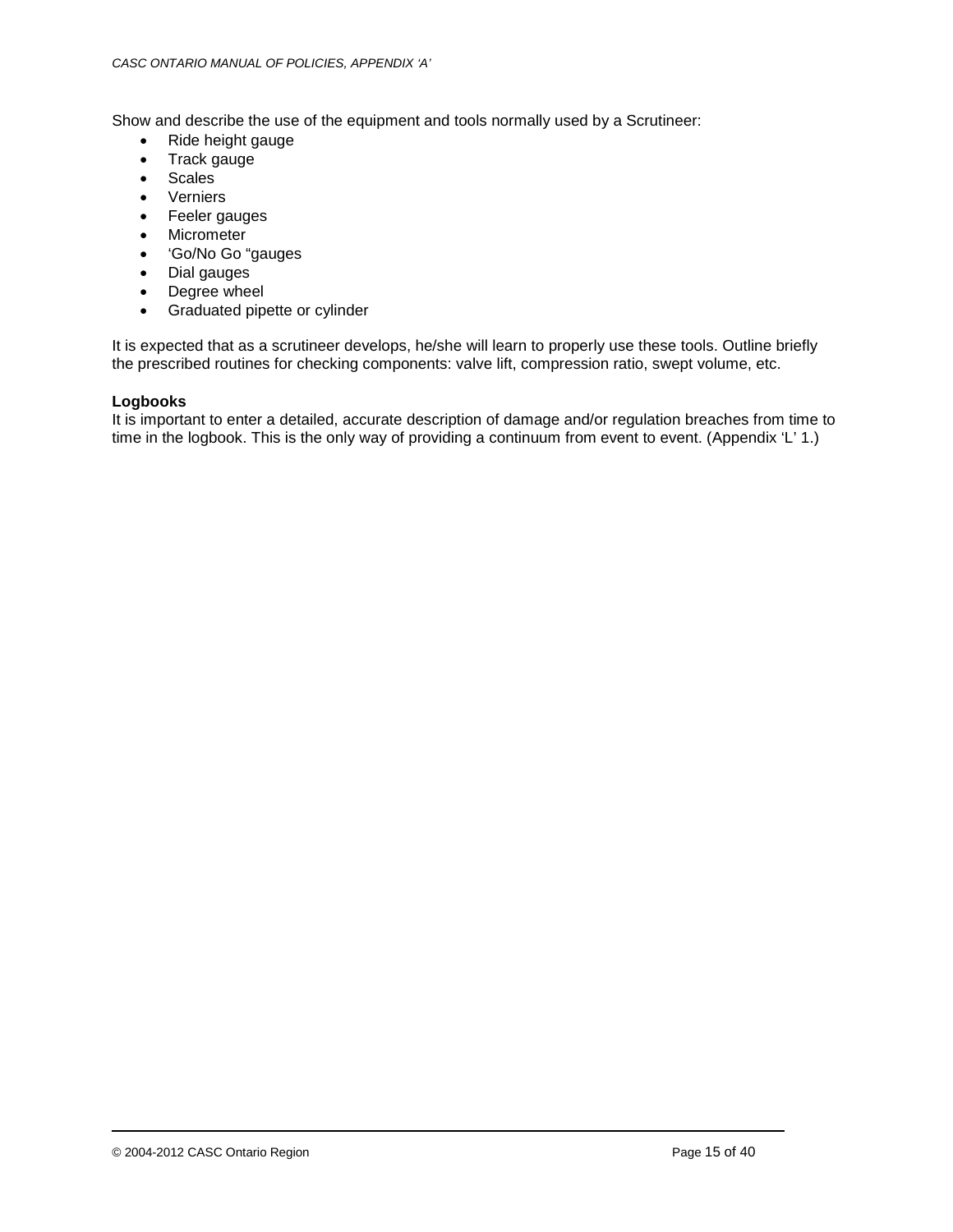

**SCRUTINEER TEST**

## **2012 revision 1**

### **Instructions**

Answer each of the questions carefully and fully. You may use point form or essay style answers. Please make frequent reference to the GCR and Race Regulations and explain your reasons for an action whenever you feel it is significant. The test is open book and we therefore expect a very high grade to be a successful candidate. GOOD LUCK!

- 1. Outline the process you would go through when a formula car comes to the morning scrutineering and wants an annual tech.
- 2. What is expected of a Scrutineer in the pit lane?
- 3. How should an impound area be operated?
- 4. If a Scrutineer suspects that a car has an illegal carburetor, how should this be handled?
- 5. When a car is towed in with major damage, how should the Scrutineer be involved in this situation?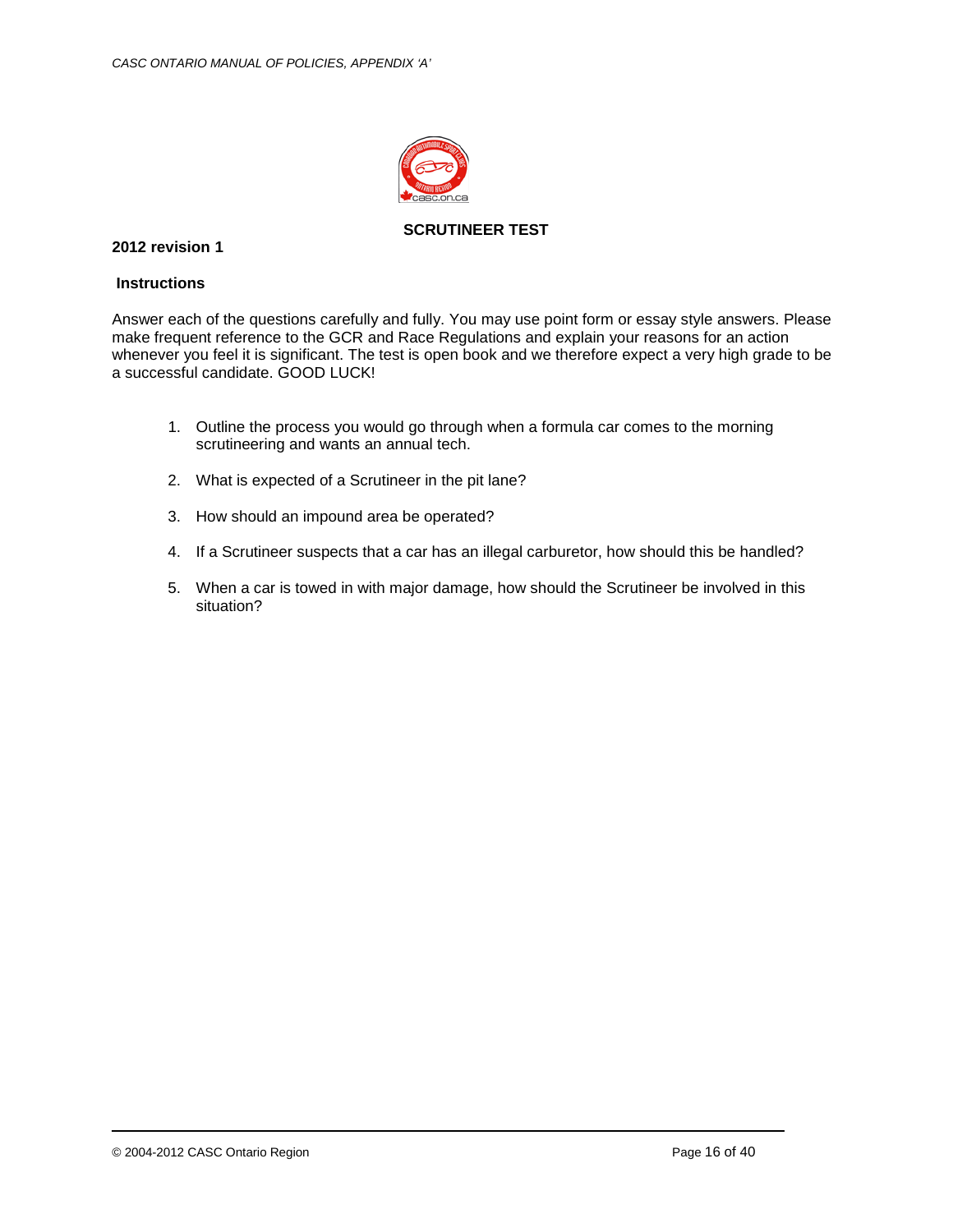

## **INSTRUCTOR'S CURRICULUM FOR PIT OFFICIAL**

#### **2012 Revision 1**

#### **Aim**

To provide a comprehensive overview that will insure a complete understanding of the role and responsibility the Pit Official and to insure the smooth operation of the Pit lane. The objective is also to provide a progressive evaluated development from basic through advanced standing and to develop consistency of attitude and operation.

## **Reference**

CASC Ontario Region Race Regulations RR 4.7.1 Duties of Pit Official, Appendix "I" Rules of the Pits, Appendix "U" Endurance race Rules.

#### **Process**

This training will commence with a school for qualified people with endorsement and evaluation required at each level. Satisfactory completion of a written test is required.

#### **Description**

- control and enforce rules in the pits
- communicate instructions to competitors as instructed by Control
- communicate infractions to an Chief Pit Official or Control
- report infractions; they do not reprimand competitors
- extinguish fires
- provide a communication link between crews and Control re: location of disabled cars

Pit Officials are required to be licensed by CASC-OR.

## **PIT GEOGRAPHY**

- Describe the pit wall, pit lane, pit counter, pit in, pit out, mock grid, etc.
- Pit officials work in different areas within pit lane. Pit in is where cars enter pit lane and the pit official located there receives and takes down instructions from Race Control and pulls over cars as they come into pit lane to relay the instructions received from Control. Mid pits is the area between pit in and pit out. Primary focus for pit officials located in this area is to monitor speeding infractions, pull cars over not stopped at pit in, regulations concerning actions and eligibility of people in pit lane, general safety rule infractions and monitoring of racing cars stopped in pit lane. Pit out primarily monitors speeding violations, reporting of car numbers to Control which exit pit lane to the Paddock area during a race, holding cars as directed by Control from exiting pit lane, holding cars in a reverse grid situation less than a minute prior to the cars being released onto the track, display impound sign for the last races on Sunday and displaying flags as directed by Control.
- "Hot" areas race track, pit lane, track side -wristbands needed by all
- Spread out along the Pits. Don't stand in groups.

## **JUDGE OF FACT ROLE**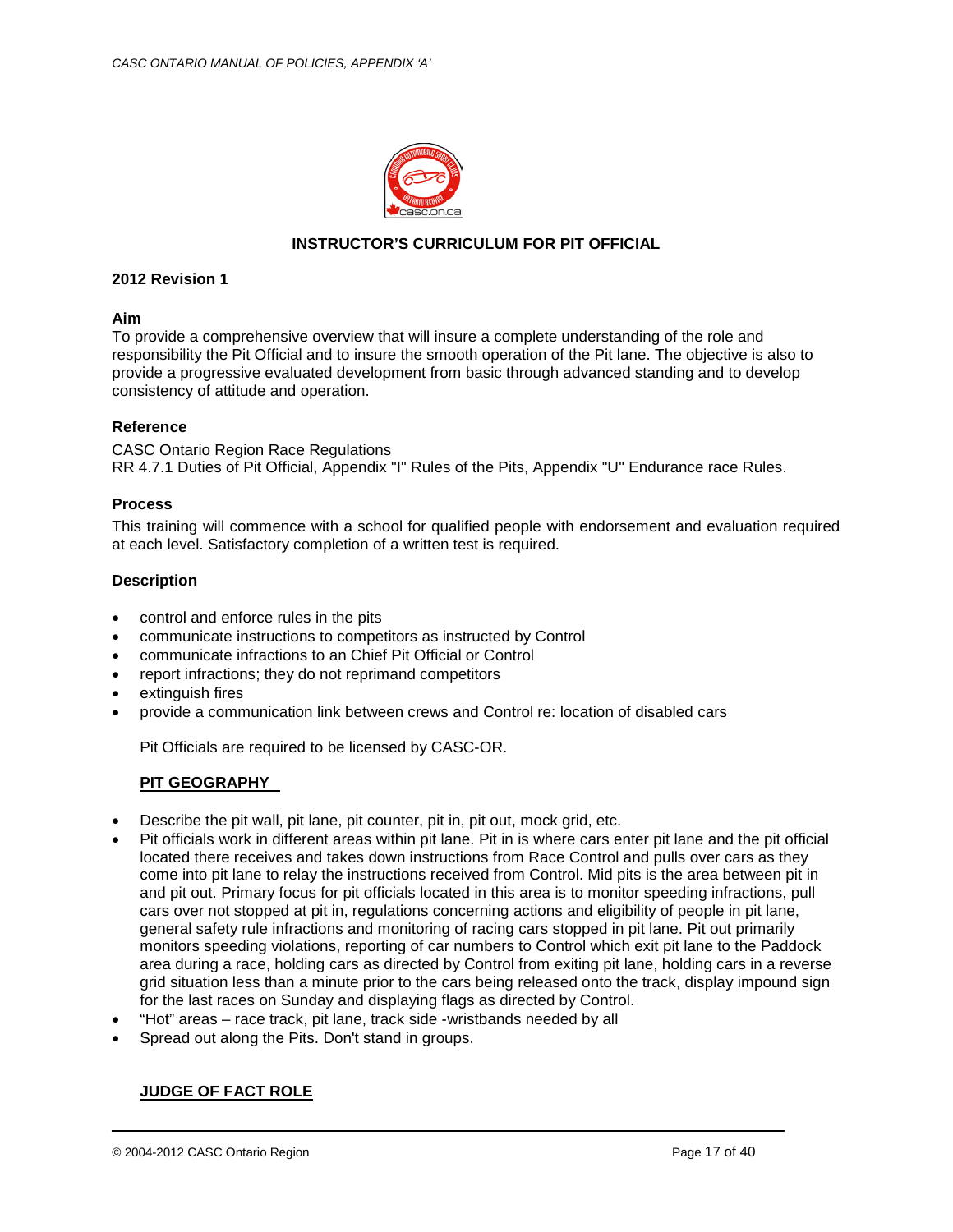- The 'A' licensed Pit Official is a Judge of Fact
- The primary Judge of Fact role for Pits is Pit Lane speed violations. The speed limit is 60 KPH. This role also adjudicates and reports to Control on noise levels, pit lane speeds, overtaking emergency vehicles in pits. This role deals only with facts – it is or it is not
- Decisions not appealable or protestable
- The Judge must be clear and unequivocal in their judgements
- Pit Out Official frequently reports Pit Lane speed violations

## **FIRE PREVENTION**

- Establish club radio protocol for emergency Pit fires
- Refuelling rules now in Race Regulations
- Fire Departments teach fire extinguisher use according to the **PASS** word
	- **P**ull the pin **A**im the nozzle (at the fire base) **S**queeze the trigger
		- **S**weep the firebase from side to side
- Aim extinguisher spray at fire base
- Spray only when flames present
- Hood pin / cowl fastener familiarity
- Other pit staff relay fresh extinguishers to fire site
- Extinguisher placement 15 metres apart or closer, if available every  $2^{nd \text{ Pit}}$  stall
- 4.5 kg ABC extinguishers
- Clean up any oil spill using cement and brooms as provide by Track Services
- Water for alcohol fuelled cars (F4s) and identify to driver extinguisher location in Pits. Note: Read procedure on water extinguishers, and teach how to refill
- No smoking in Pit area

## **PERSONAL SAFETY**

- Racing is dangerous, fire is dangerous
- Wear hearing protection, sunscreen, hat and lip balm
- Face pit entrance
- Walk backwards, minimize your back to the cars, or stay close to the Pit Counter Wall
- Whistle acknowledgement of incoming cars
- Use gloves fire retardant driving gloves preferred
- No sitting when track is hot
- Wearing of safety helmets and vests is mandatory
- Do not stand behind formula cars, especially Mazdas, due to potential flames emitting from the exhaust pipes.

## **DRIVER INTERACTION**

- Report infractions don't reprimand
- Be polite but firm
- Identify with hand motions where to stop for drivers called in
- May be asked to apply time penalties
- Cars over-shooting their pit stall push back by hand not by power or do another lap
- Scan for driver gloves and window nets up, seat belts on– contact "A" licensed official or Control for infractions
- Signal drivers to impound location
- Pocket pad and pen describing incident immediately after, with car numbers, and colour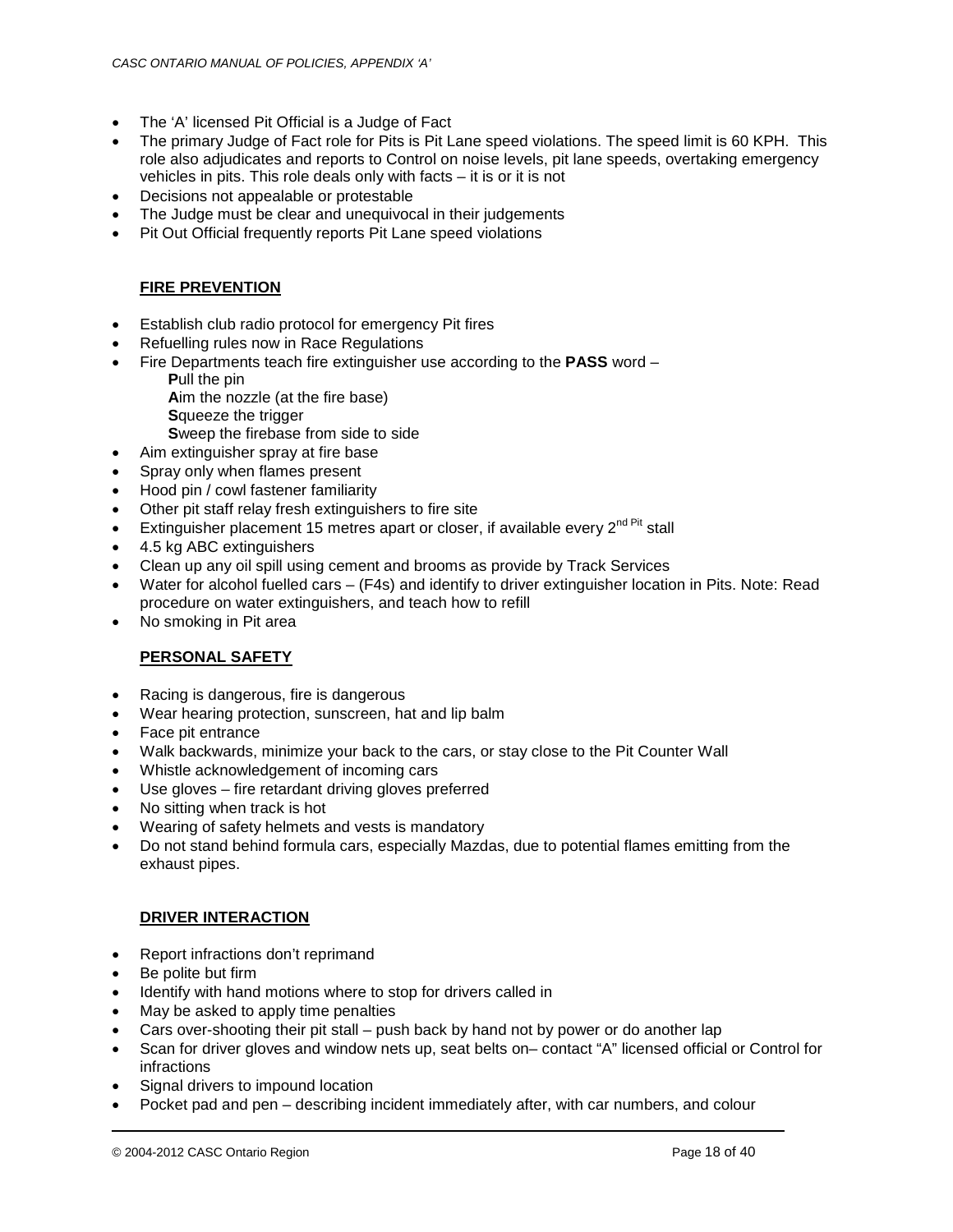- Don't stop a car for discussion on timing beam area
- Report verbal abuse by driver to Control
- Confirm back to Control when requested duties have been completed i.e. contacting drivers

# **PIT SAFETY**

- Demonstrate radar read outs-assembly, operation, placement, and batteries. Demonstrate set-up of Pit-In Horn
- No sandals or exposed feet in hot areas and legs to be covered
- No smoking
- No pets or people under 16 years of age are allowed with the exception of 15 year old Junior Regional Race Licensed drivers.
- No passing moving emergency vehicles in Pits
- Explain radar read out and use of hand held
- Where work is occurring underneath a car, jack stands are required
- Pit Officials check Pit Lane periodically for debris
- All cars stopping in Pits are attended by Pit Officials carrying a fire extinguisher.
- All cars stopping in Pits are signalled to leave by Pit Officials with the exception of GT Challenge pit stops.
- Pit Officials erect "hot area" signage available in CASC trailer in appropriate Pit/Mock Grid locations

## **EQUIPMENT**

- Fire retardant pit suits
- Fire retardant gloves
- Helmets and vests
- Extinguisher use
- Brooms / quick dry –spread evenly throughout pit lane
- Stop signs used at Pit Out
- Radar Detector / batteries
- Step stools to assist in getting over and back from pit wall to track
- Face shields for refuelling
- Whistle
- Watch or stop watch with second hand
- Paper and pen for notes, car numbers, etc.
- Provide grids and scrutineering with fire extinguisher
- Do not collect pit equipment until the final grid exits Pit Lane into the paddock at the end of the day
- Signs which need to be posted coming into the pit area identifying that it is a restricted area
- Pit Horn. The pit horn box is to be set up outside the Castrol tower close to pit lane. An electrical extension cord will be used to supply power from the Castrol Tower to the pit horn box. Turn the switch on at the pit horn box. A cable, which is on a reel, is connected to the pit horn box and the reel with cable extended along the inside of the pit lane wall to the pit lane entrance. One eye beam electrical unit is to be located on pit lane against the inside pit lane wall and a wire leading from the eye beam unit will be attached to the threaded connector located on the cable reel. This eye beam unit is then to be aligned with a second eye beam electrical unit which is to be located directly across the pit lane entrance at the racetrack wall. This second eye beam unit is battery operated so no cables or wired connections required. Test that the system is working by walking between the electrical units so that the eye beam is broken and you can hear the pit horn activate .At the end of each race day all equipment relating to the pit horn operation is to be packed up and returned to the CASC trailer. CASC personnel will charge the battery operated eye beam electrical unit overnight.
- Radar Units. There are three battery operated radar type units that must be set up on pit lane, tested and operational before the start of each race day. The large white radar readout board is to be located at "pit in" next to the wall. It must be visible for drivers as they are entering pit lane. The unit is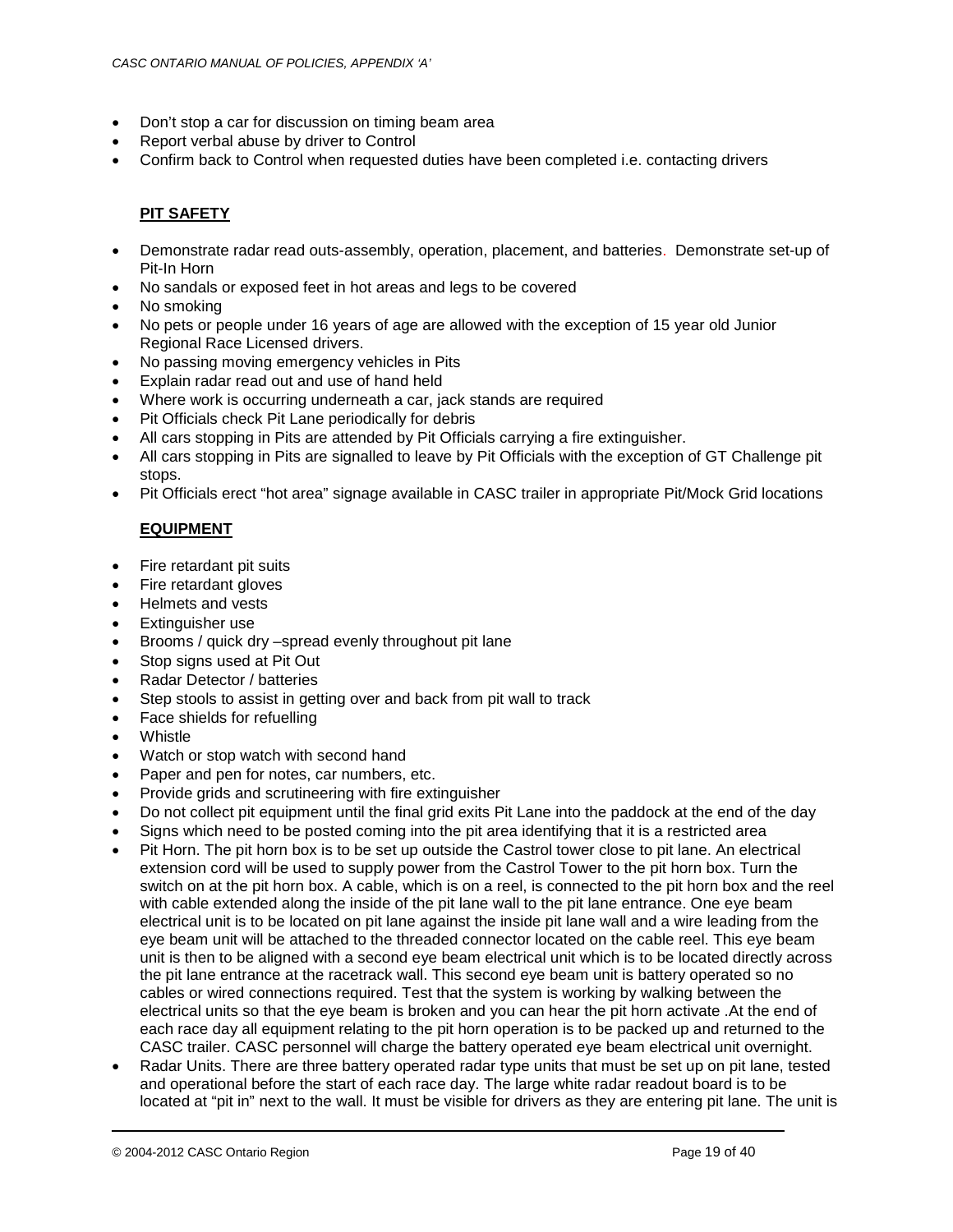to be turned on and the readout setting is to be in kilometres. The unit can be turned off during lunch breaks to conserve power. The unit is to be turned off at the end of the race day and returned to the CASC trailer. CASC personnel will be responsible for re-charging the batteries. There is one portable radar unit, which is packed in a case. It is used primarily in mid pit lane and again is to be tested and operational before the start of the race. It is to be set to read out in kilometres, as the maximum allowable speed in pit lane is 60 KPH. Turn off unit at lunch breaks or when not in use to conserve power. The unit is to be returned to the CASC trailer at the end of the race day. There is medium size radar read out board unit, which is to be set up at pit out. There is also more assembly required for this unit as there is a tripod stand, radar horn shaped unit, battery pack and cables which run from the radar horn unit and radar board to the battery pack. The unit is to be located on pit lane, at the wall and at the exit to pit out. The radar horn to is to be aligned with pit lane so as to pick up speed readings from the cars in pit lane. This is to be tested as well to ensure proper operation and readouts. Follow the same procedures as the other units in terms of timing, set up, operation and return process to the CASC trailer at the end of each race day. Remember to set read out in kilometres.

• Scrutineering Staff have been requested to recharge Radar batteries when they arrive Fridays. Any Pit Officials arriving at the Track on Fridays should check at the CASC trailer, to ensure this is done.

## **REFUELING SESSIONS**

- Refuelling rules in Race Regulations
- Supplementary Regulations available from registration  $-$  get copy when signing waiver
- Face protection crew and Pit Official
- Driver out of car
- Spillage penalties
- Refuelling times or lap limits to be observed where they exist

## **PIT WALL PIT COUNTER & PIT LANE**

- 2 crew allowed on pit wall during races per car after all cars have passed green
- No open shoes, under 16, animals and legs to be covered
- 5 crew allowed on pit stops excluding extinguisher person and those signal persons remaining on Pit Wall and driver or second driver preparing to get in the car
- Sitting on the Pit Counter when the pits are Hot is forbidden.

## **CARS EXITING PITS**

- Check fluid leaks, anti freeze
- 60 KPH speed limit
- Check for window net up, helmet on, seat belts, gloves on when exiting
- On full course Yellow Pit Out controls cars re-entering the track as directed by Control.

## **ENFORCEMENT**

- Infractions reported to an 'A' licensed pit official or if unavailable, to Control
- No one on wall at race start
- Check for wristbands crew only on pit wall, be reasonable
- Direct those wanting wristbands to Castrol Tower or Registration

## **RADIO USAGE**

- Access to radio net important during apprenticeship
- Club Radio protocols should exist please focus on them
- Trainees listen and learn protocols only. No speaking over radios when in training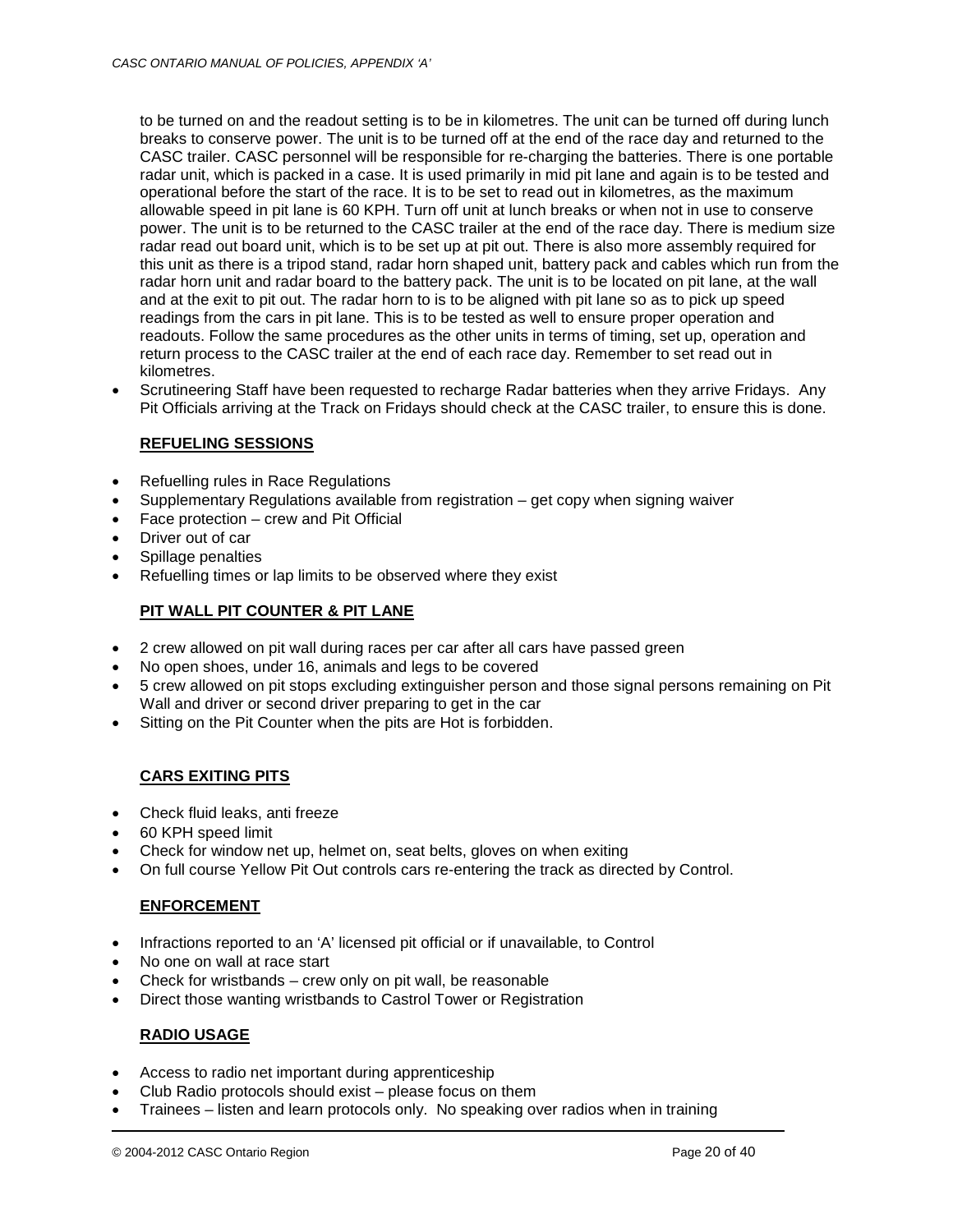- Only emergency communication during 3 minute countdown and 1<sup>st</sup> lap
- Open switches describe and check your Buddy
- Establish Club Radio protocol for a Pit emergency. Fire or otherwise-close Pit In
- Sign on/off net procedures

## **INSTRUCTIONS FROM CONTROL**

- Control may instruct Pit Officials to advise drivers flagged into the pit to report to the Clerk, serve a timed penalty before they are released or to advise of mechanical or clothing problems. The Pit In Official will write down the car numbers and instructions provided by Control to pass onto the drivers. Pit in is usually where cars are pulled over, by the official working at pit in, so that the instructions received from Control can be relayed to the driver. Sometimes penalty boxes are set up in some designated area in pit lane and drivers will be directed to go there to be held for a period of time as communicated and directed by Control.
- Cars late arriving at mock grid or when instructed by Control due to a penalty violation such as two blend line infractions in the same weekend will start from the pit lane and it is essential these cars start from a point before the timing hole in the pit wall and are not released until all cars have passed the start line
- Pit out may be told to hold cars from re-entering race track
- Control may direct Pit Out to display yellow or red flags to warn any cars attempting to re-enter the track of conditions

## **OTHER PIT RULES**

- Advise Control from Pit Out if a car goes into the paddock
- Photography is not permitted in the pit lane except by permission from the Clerk
- Only cars equipped with externally mounted receptacles may use auxiliary power (battery assist) during competition
- On Pit stops, one person my go over the pit counter to Pit Lane to signal their car where to stop. All other crew shall remain behind the pit wall until the car comes to a complete stop
- Smoking is forbidden behind the Pit counter and in Pit lane
- Be aware that emergency vehicles may be directed from pit in to proceed down the pit lane and wait at pit out to be dispatched. This may be frequent during the last lap of sessions. Emergency Vehicles must observe the Pit Lane Speed Limit
- Cameras or timing apparatus shall not be placed on top of the Pit Wall
- Prevent/report crew riding outside cars e.g. on window ledge.
- Don't allow cars to park on timing line. Block off the area of the pit lane near the timing line and pit counter with cones.

## **HAND OUTS AFTER TEST**

- Current Race Regulations
- Current General Competition Rules
- Combustion Handout
- Curriculum outline
- Refuelling Rules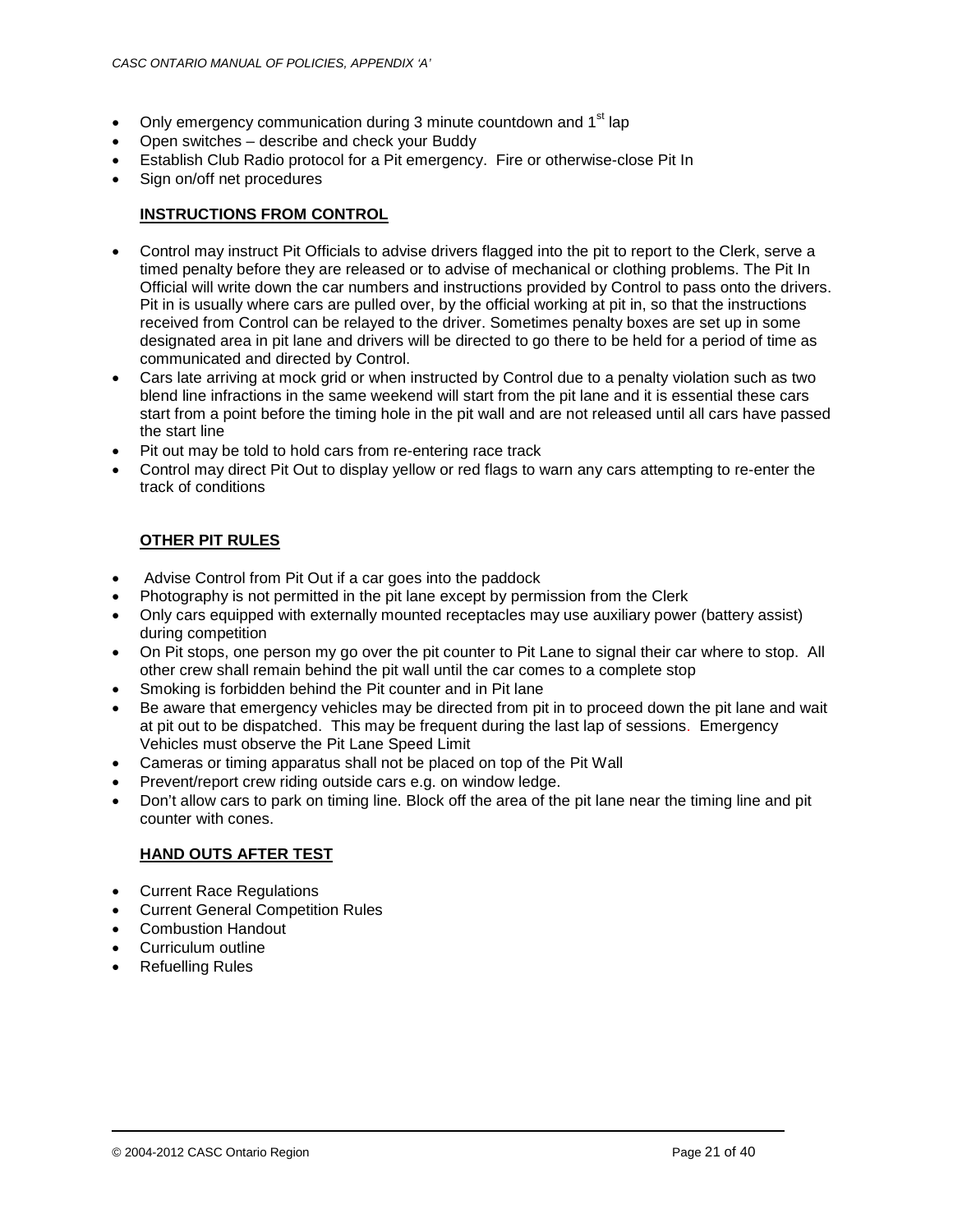

# **PIT OFFICIAL TEST**

**2012 revision 1**

NAME: DATE:

## **Describe your answers in a few words**

- 1. Describe the responsibilities of a Pit Official?
- 2. Where will you find refuelling rules?
- 3. What is the Pit Lane Speed limit during Regional races?
- 4. What is the minimum age for anyone who is allowed in Pit Lane with the exception of junior licensed drivers who are not less than 15 years of age?
- 5. What is the proper procedure for a car that overshoots its pit?
- 6. How many people per team can be over the Pit Counter to signal their car for a pit stop?
- 7. How many team members can be on the Pit Wall during the start of a race?

<sup>8.</sup> When should you use a fire extinguisher?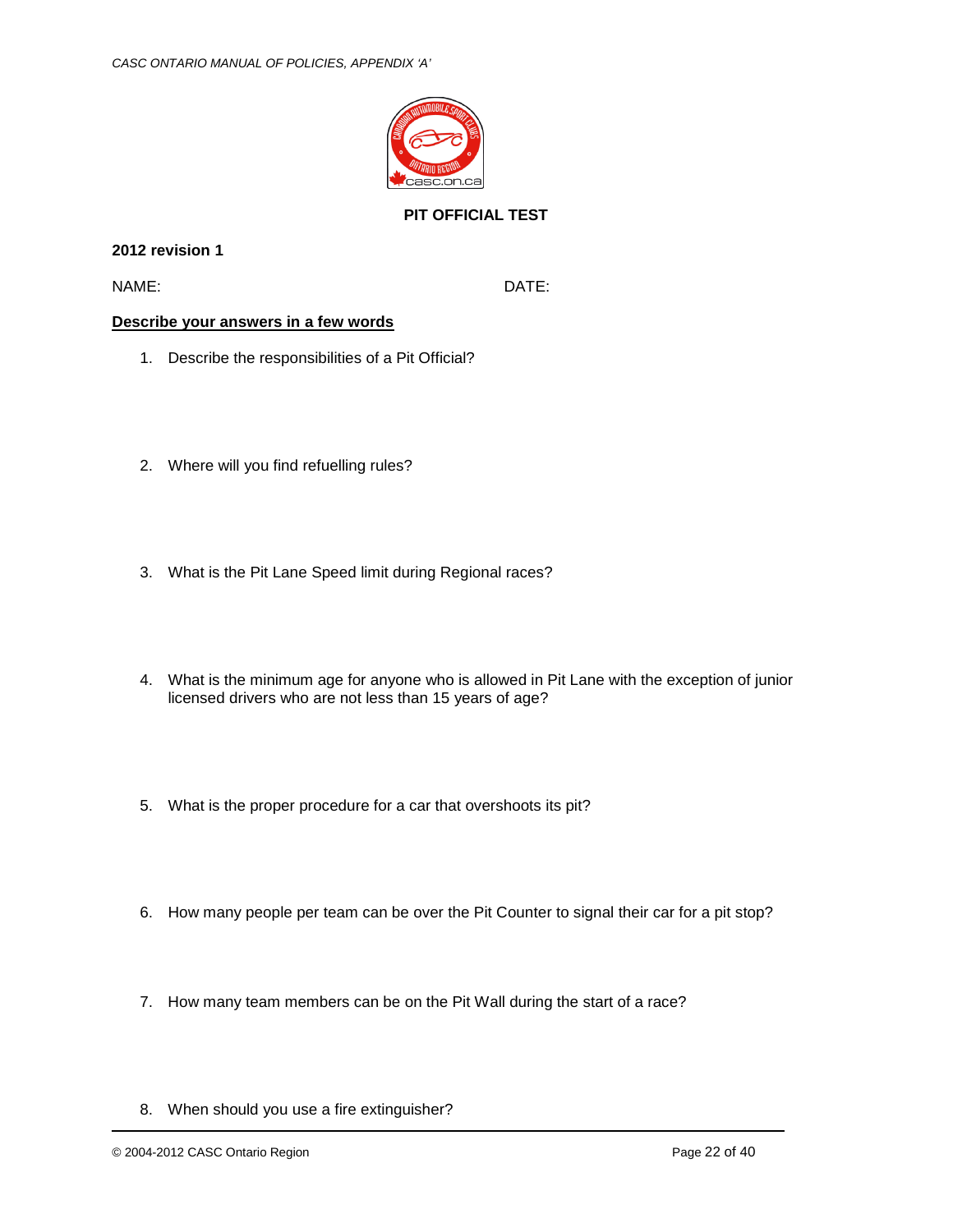- 9. How far apart are distinguishers to be placed in pit lane?
- 10. As a "B" Licensed Pit Official what do you do when you see a rule infraction in a Pit Lane or during a Pit stop?
- 11. What do you look for when a car exits the Pit Stall?

- 12. What do you do when you see a car entering a Pit Lane?
- 13. Why should you walk backward in Pit Lane?
- 14. Where is Pit Stop signs used?
- 15. List all the required equipment that a Pit Official must wear in Pit Lane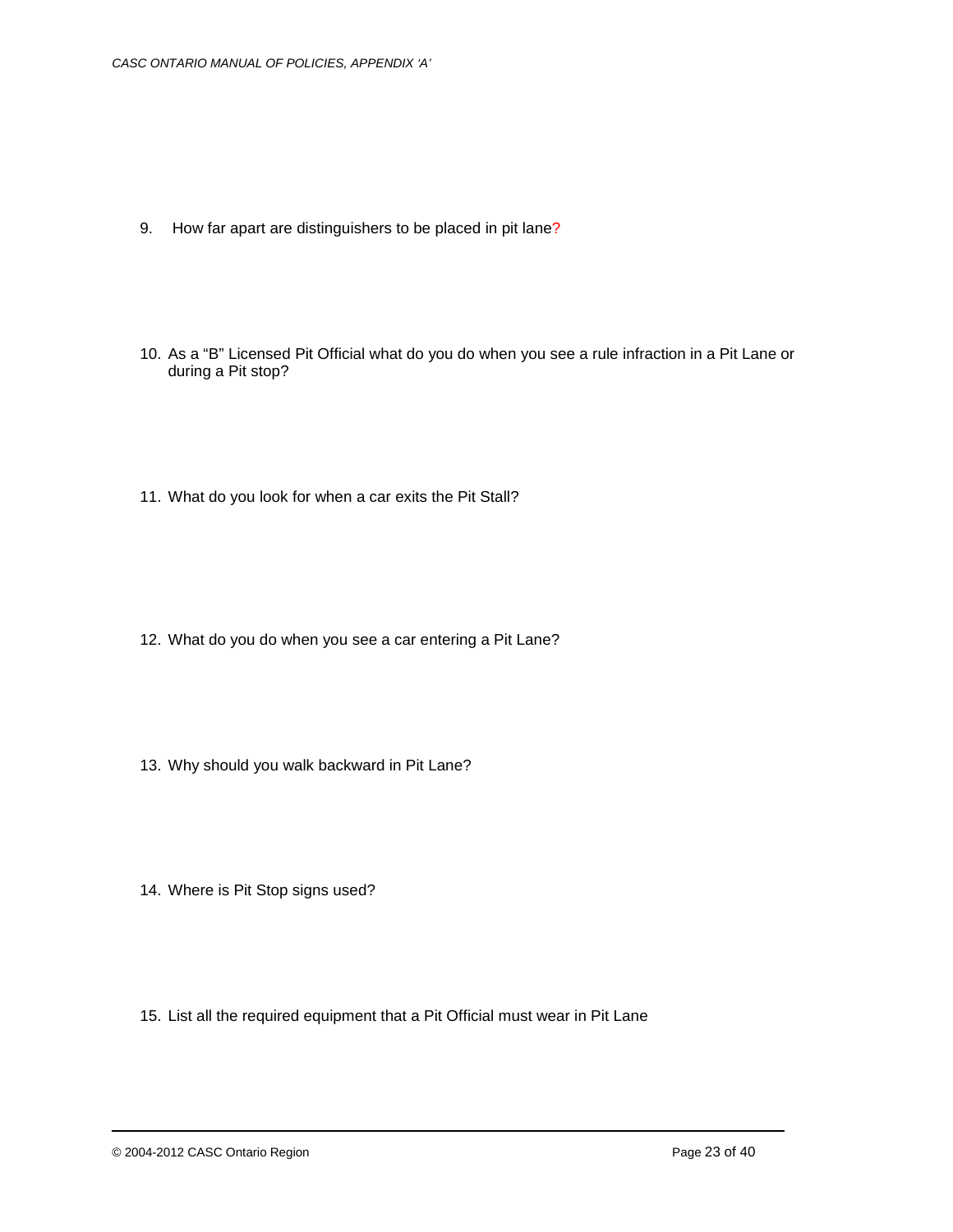

## INSTRUCTOR'S CURRICULUM FOR MARSHAL/CHIEF MARSHAL

### **2012 Revision 1**

#### **Aim**

To provide a comprehensive overview that will insure a complete understanding of the role and responsibility the Marshal/Chief Marshal.

#### **Reference**

CASC Ontario Region Race Regulations

#### **Process and Description**

Marshals and Chief Marshals are required to be licensed by CASC-OR.

#### **MARSHAL**

The new marshal training program shall consist of a classroom and a trackside session. The instruction should be conducted by experienced personnel and should be restricted to the information necessary to get the candidate started in a safe and effective manner. There is a great deal of learning to be done to become a top grade effective marshal, but it cannot be learned all at one time and is better learned by supervised experience.

The classroom session should include the following:

- A discussion of personal safety and how it can be maintained;
- A discussion of the equipment necessary for the effective execution of the marshal's duties;
- A discussion of the team concept of the corner crew and how it functions;
- The presentation of appendix "J" (flag signals and rules of the road) and the techniques used to carry out these regulations. The flagging, communication, and safety marshalling section of the RR's, appendix "R" should be pointed out and the parts which are appropriate to the new marshal discussed;
- A presentation of the hand signals used by marshals which are necessary for the operation of the corner. These convenient signals can be presented at a later date or picked up as the marshal gains experience;
- The marshal's Training Manual should be handed out to each candidate.
- Other information may of course be presented but its value to a new marshal should be very carefully weighed.

For the trackside session the marshals should be divided into small groups under the tutelage of an experienced marshal. The aim of the trackside is to introduce them to marshalling first as an observer and then as a participant. Each group should be introduced to a few corners and the differences and similarities in the operation of the corners pointed out to them. Time permitting each new marshal should have the opportunity to "flag a race" under the direction of the flag marshal. The same opportunity should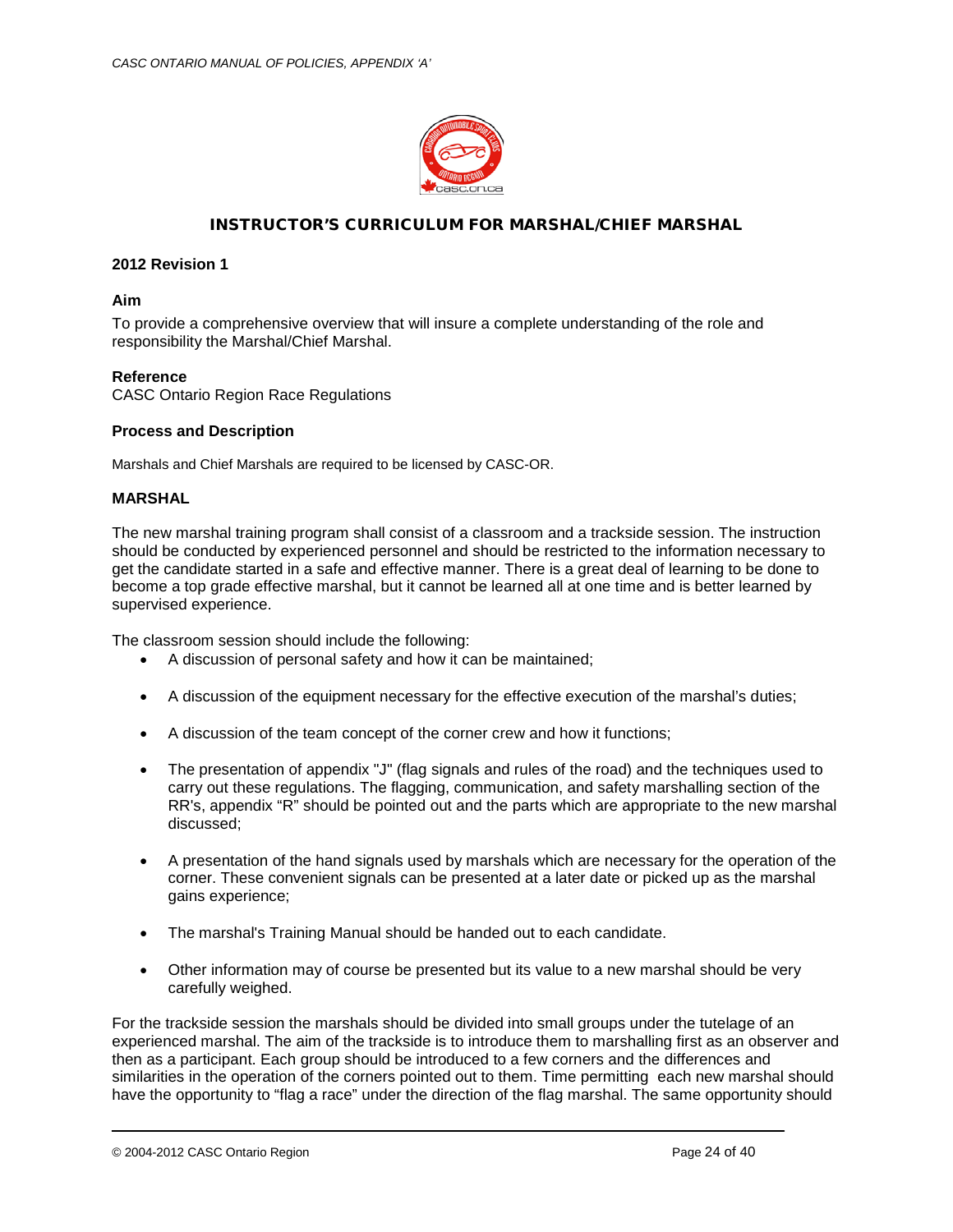be provided to monitor the telephone operator. In addition, if it is at all possible, a listening station should be provided so that the candidates can get a feel for what the race operation sounds like.

Each and every candidate should be provided with the opportunity to experience the use of a fire extinguisher on a gasoline fire. If this cannot be done as a part of the trackside, then the marshal should be made aware of when such an opportunity will be available.

An effective method should be put in place to monitor and if necessary to correct the performance of the new marshal for a number of events and further training should be made available at intervals as his/her skills develop.

## **CHIEF MARSHAL**

The chief marshal candidate should be chosen from among the experienced senior marshals and should be selected for his/her leadership, organizational ability, and calmness under pressure. The training of this individual will be conducted entirely by an apprenticeship type of program

This candidate must be fully aware of the role of the chief marshal as outlined in the RR's, section 4.14 but must also know the role of the clerk of the course, Race Regulations, section 4.3 and of any other official with which the marshals will have direct contact. He/she must also be totally familiar with the appendices that govern the following:

- Use of a pace car (Race Regs. Appx. 'A')
- Medical and fire rescue (Race Regs. Appx. 'H')
- Rules of the pits (Race Regs. Appx. 'I')
- Flag & Light signals and rules of the road (Race Regs. Appx. 'J')

In addition to this he/she must be proficient in the procedures used by the marshals and the Clerks of the Course in the execution of their duties.

A discussion of the manner in which the chief corner marshal should conduct his/herself so as not to undermine the independence and operation of the corner crew while still insuring the proper operation of the race and its inherent procedures conducted throughout the training will help to keep the responsibilities and processes in perspective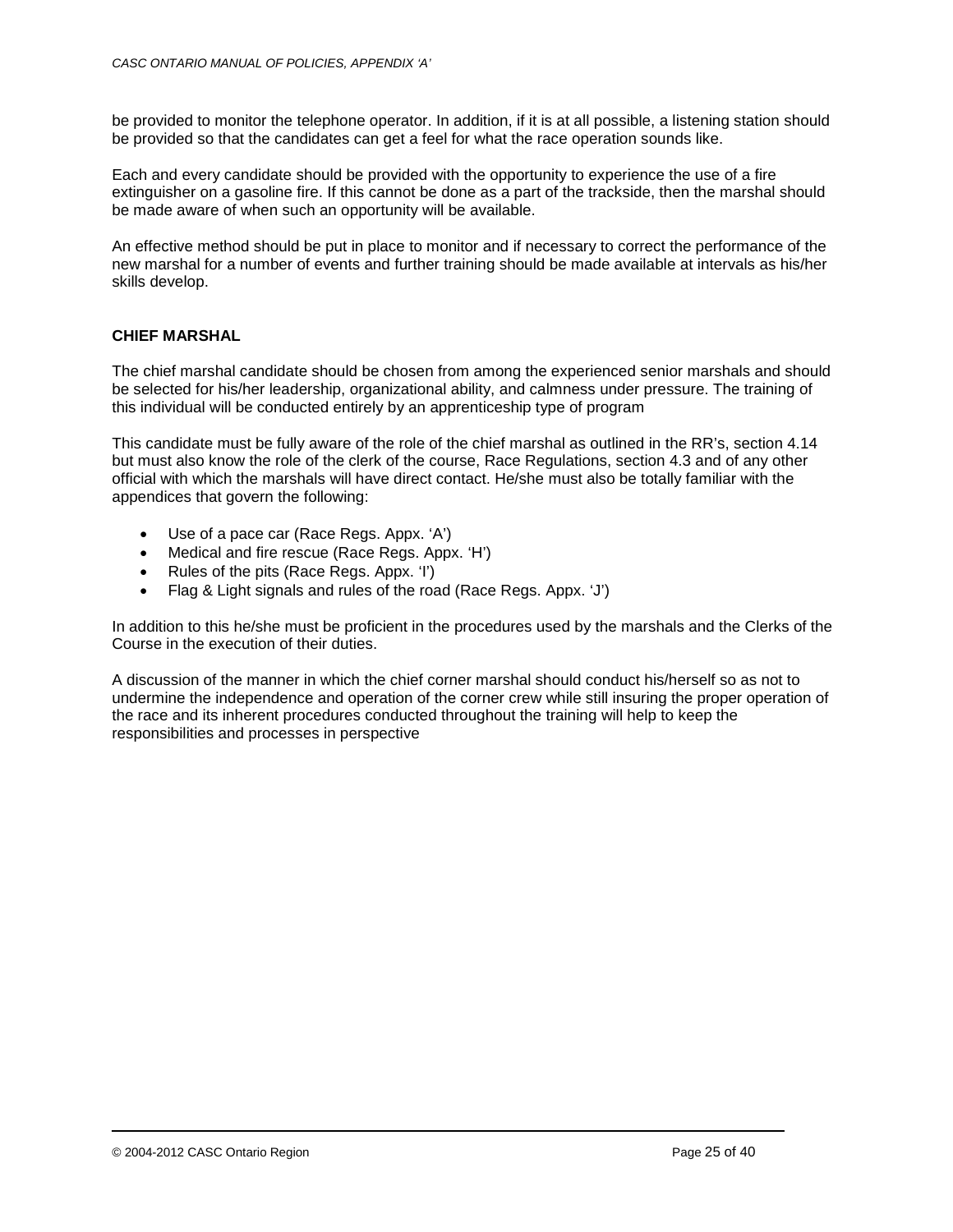

## **INSTRUCTOR"S CURRICULUM AND ORGANIZATION FOR RACING DRIVER SCHOOL**

## **2012 Revision 1**

#### **Aim**

To provide theory and practice that will ensure successful candidates have gained the necessary proficiency for granting of a Novice Competition Licence.

## **Reference**

CASC-OR Race Regulations, Appendix "B"

CASC-OR Racing Driver Instruction Curriculum

#### **Process**

Any CASC-OR member club wishing to organize a Racing Driver School shall request accreditation from the Region Chief Instructor to do so. In order for their program to be considered for accreditation it shall, as a minimum, adhere to the following basic requirements and deliver the elements of the standard curriculum.

## **Requirements**

## **Duration:**

To provide sufficient time for students to learn and become proficient in the various skills required for driving a racecar the school shall take place over a period of not less than two (2) days.

## **Venue:**

The venue at which the school will be conducted should make provision for access to the following infrastructure:

- An enclosed classroom
- Toilet facilities
- An area that can be set up for use as a skid pad
- A 'track' that includes all types of 'corners' necessary for the successful development of driver skills: sweeping corners of constant or near-constant radius, corners with increasing radii, corners with decreasing radii and compound corners
- An assessment as to site suitability shall be requested from the Region Chief Instructor for venues failing to meet these basic requirements.

## **Entrants:**

© 2004-2012 CASC Ontario Region Page 26 of 40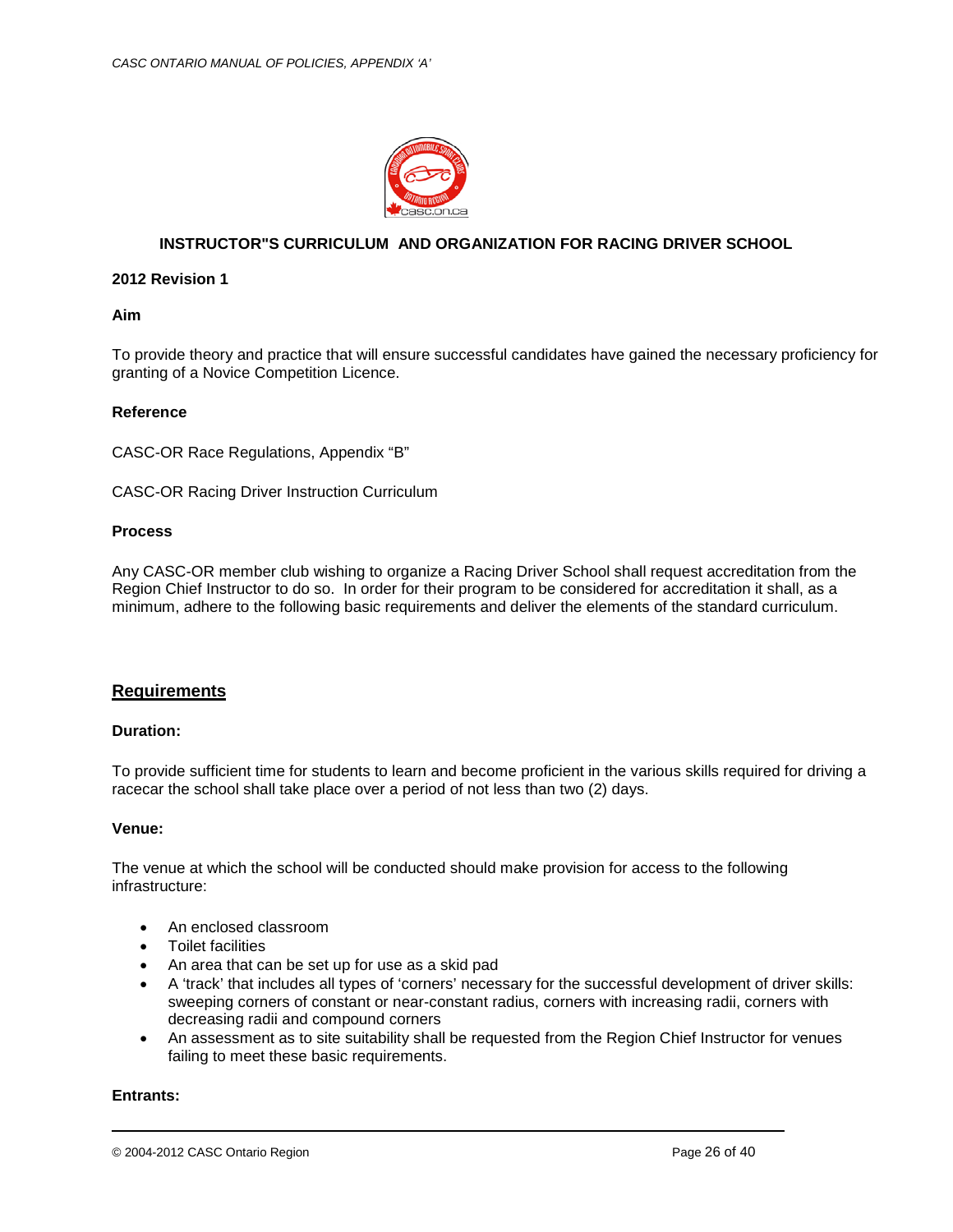- Maximum number of entrant is thirty-two (32)
- Minimum age of entrants is fifteen (15), special conditions apply per Appendix G,1.6
- Entrant's car shall have manual transmission if wishing to apply for a race licence

## **Documentation:**

- CASC-OR race school permit (application form with prescribed fee shall be submitted to CASC-OR Office)
- CASC-OR Event insurance (per ASN Canada FIA Inc)
- Curriculum as approved by CASC-OR Region Chief Instructor
- Schedule
- Standard waiver shall be signed by all workers, instructors, participants
- Parental and Minor Participant waivers shall be signed for/by any entrant under age of 18
- One copy of the Race Regulations for each entrant

## **Personnel:**

- A CASC-OR steward shall be present throughout the event (arrange through CASC-OR Region Executive Steward)
- A Chief Instructor, approved by the Region Chief Instructor
- One in-car CASC-OR licensed instructor with competition experience and demonstrated ability to teach, assigned to no more than two students for all exercises and on-track sessions. Instructor trainees should participate in all theory sessions and ride along with a licensed instructor during in-car sessions to gain necessary expertise.
- Sufficient track workers to staff the necessary exercises and perform flag marshalling duties during lapping sessions

## **Medical, Fire and Safety Services:**

• An ambulance able to provide Medical First Responder (MFR) level of service as a minimum is a mandatory requirement.

## **Curriculum**

All elements of the course, which have direct on-track applications are to be taught in short (15-20 minute) sessions, followed by exercises on the track that apply the theory. Instruction of a generalized nature may be taught in longer sessions, of ideally not more than 40 minutes.

The instruction should progress from theory, through mandatory exercises and lapping on the track–during which students receive constant feedback, both positive and negative, from the instructor in the car–and finally, to students lapping independently with the instructor observing from outside.

Every effort should be made to simulate an exercise that will provide experience on how to complete a pass properly, while adhering to the restrictions in Appendix "B", Section 2.4.

The course shall set a performance standard compatible with safe entry into racing. Instructors are encouraged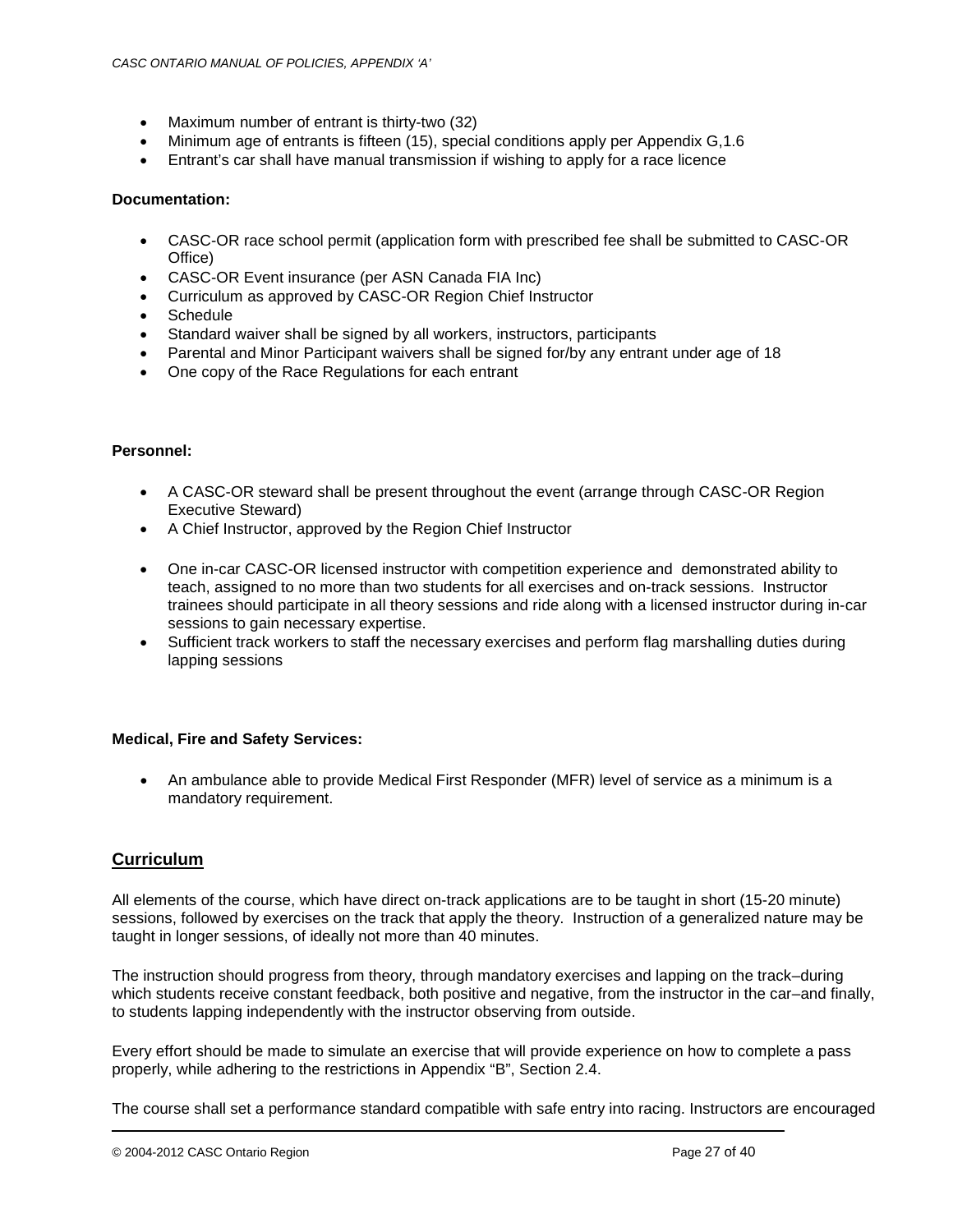to provide the student with a realistic evaluation of performance and a clear indication of any area in which the student should apply particular caution or effort.

## **Classroom theory sessions shall cover**:

- Importance of vision
- Control Inputs
- Seating position
- Vehicle dynamics–managing weight transfer
- Cornering dynamics
- Structure of Motorsport in Ontario
- Race Organization, Race Officials & Their Functions
- Flags and their meanings
- Racing in Traffic/Passing

Successful completion of the mandatory exercises is essential before any student begins lapping on the track. This is particularly important for newly licensed (G1–G2) drivers and for those whose previous driving experience has been in Karting! Mastery of these skills prepares students should they encounter a control situation on the track.

## **Mandatory Exercises include:**

- Seating position
- Emergency collision avoidance–brake and avoid
- Slalom- Managing weight transfer
- Vision–Skipping gates via flag signal in a slalom
- Simultaneous Braking/Downshifting
- Dynamics of Cornering

The final elements of the school allow students to master and demonstrate proficiency in the skills and knowledge necessary to successfully begin racing.

## **Track Sessions**

- Cornering/Lapping Exercises
- Lapping with controlled passing
- Written exam
- Practice Race Starts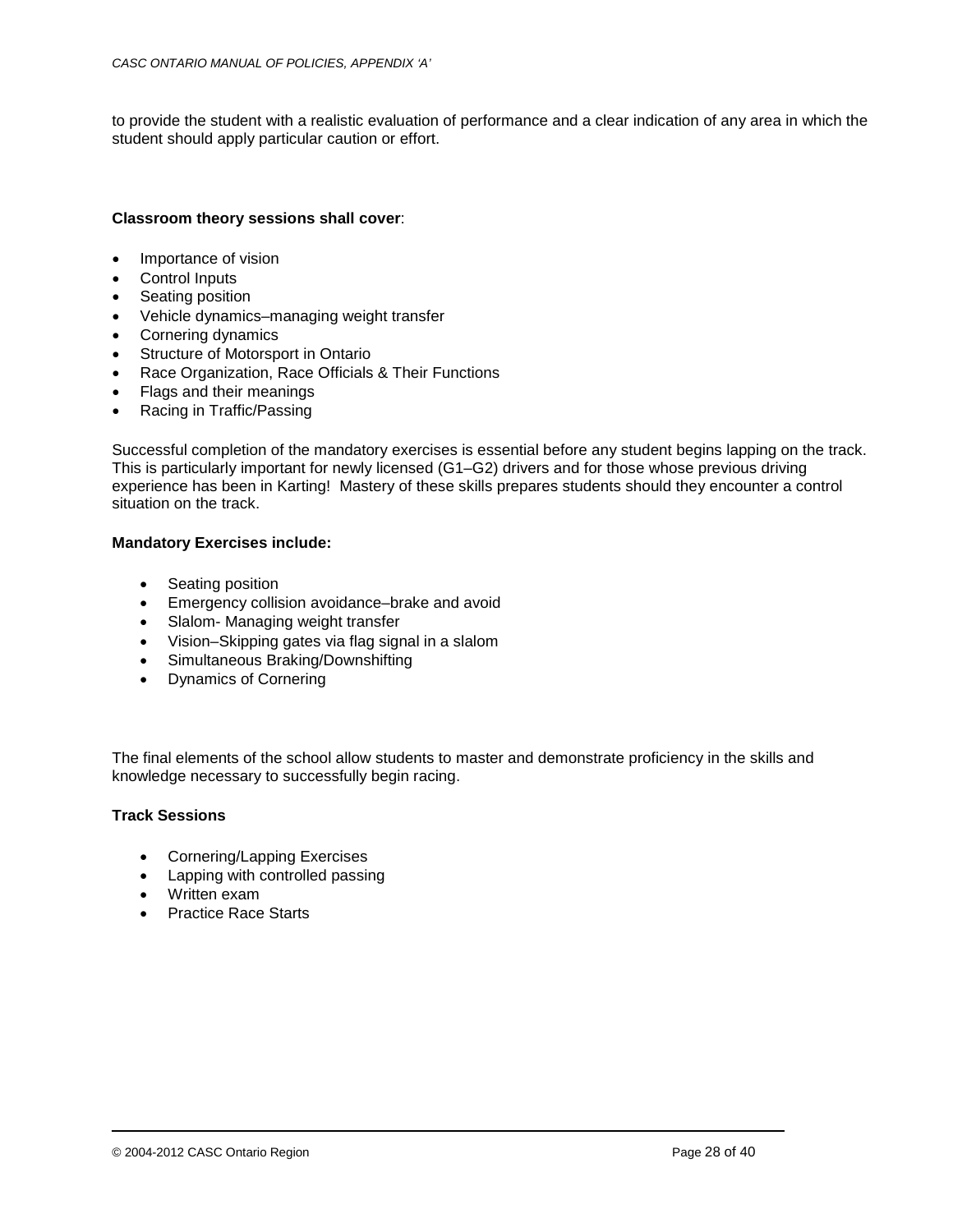

## **INSTRUCTOR'S CURRICULUM FOR GRID MARSHAL**

## **2012 Revision 1**

## **Aim**

To provide a comprehensive overview that will insure a complete understanding of the role and responsibility the Grid Marshal and to insure the smooth operation of the Mock Grid. Also to provide a progressive evaluated development from basic through advanced standing and to develop consistency of attitude and operation.

## **Reference**

CASC Ontario Region General Competition Rules and Race Regulations

#### **Process**

Most if not all of this training is best done at the track during a Race Event. Review RR 4.12 Duties Review RR 2.3.1 Gridding

#### **Description**

Grid Marshals shall: -

- have racecars called to the mock grid on the PA system
- ensure their personal safety and that of their fellow grid marshals.
- avoid standing in front of racecars.
- remove any persons who have not signed a waiver from the mock grid.
- grid racecars on the mock grid in the grid positions shown on the grid sheets.
- grid racecars arriving after 3-minute countdown at back of the grid.
- inform control promptly of any racecars not on the grid sheet.
- check scrutineering stickers.
- check helmets, suits, gloves and seatbelts.
- check window nets.
- check rain lights are on if required.
- check for and report leaking liquids prior to release of grid and if after release try to identify the guilty racecar's number.
- display "lights on", abnormal track condition, and other signs as requested.
- communicate countdowns (usually 5 minutes), holds, and aborted starts by signs and hand signals. Report minute by minute to control.
- inform drivers of any abnormal track conditions e.g. excessive oil cleanup. Do this by word of mouth if possible.
- report any crewmember riding outside racecars.
- control racecars from mock grid to pit lane or to the real grid splitting into two lines as required.
- direct any late race starters into the pit lane and report this to control.
- inform control when the last racecar leaves the mock grid.
- inform control how many racecars have left the mock grid.
- display "pits closed" sign as requested.

## **Regridding on the real grid**

Before the event starts, discuss with the Clerk how this will be handled. Is it a complete restart in 2 rows or a single file restart? Where will the grid sheet be?

#### **Equipment required: -**

- countdown number boards
- "lights on" sign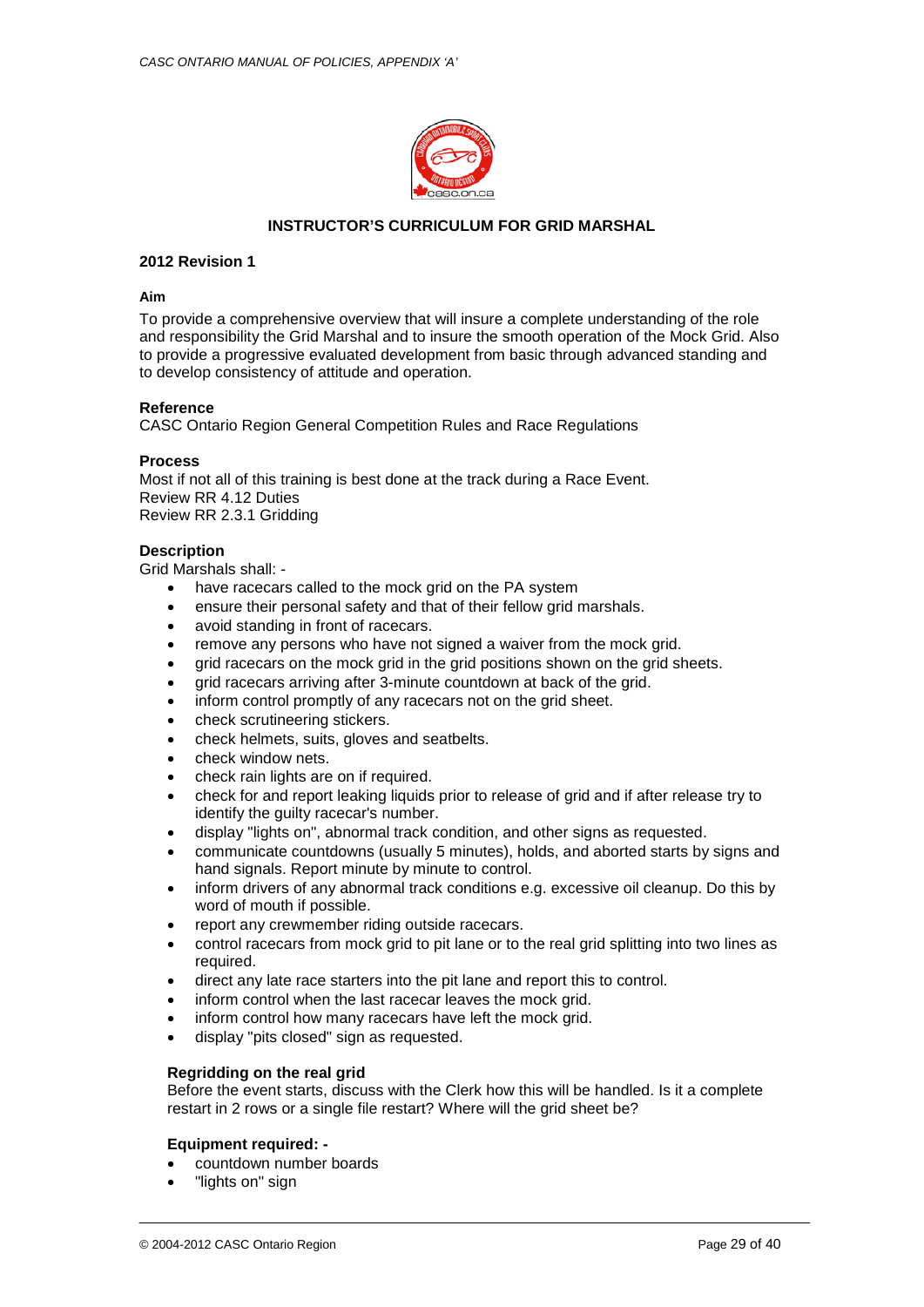- "pits closed" signs
- sufficient radios.
- grid sheets
- a black/white board and chalk/marker for miscellaneous messages e.g. track condition.

## **Communication**

- Ask all questions to control during the countdown promptly. The schedule is almost always tight!
- In addition to all the above, it is the job of all Mock Grid Officials should ensure that the competitors do not leave the grid for the racetrack angry or upset. They need to resolve any and all issues as fast as possible and ensure a good interaction with the crews and drivers, keeping them informed and up to date. After registration and scrutineering Mock Grid Officials are for the most part the only interaction competitors have with the club unless something goes wrong. If they are having a good time before arriving at Mock Grid, try and insure that it continues and if they have problems, try and solve them if possible.

Lots of smiling faces makes for a better weekend even when weather or other factors come into to play.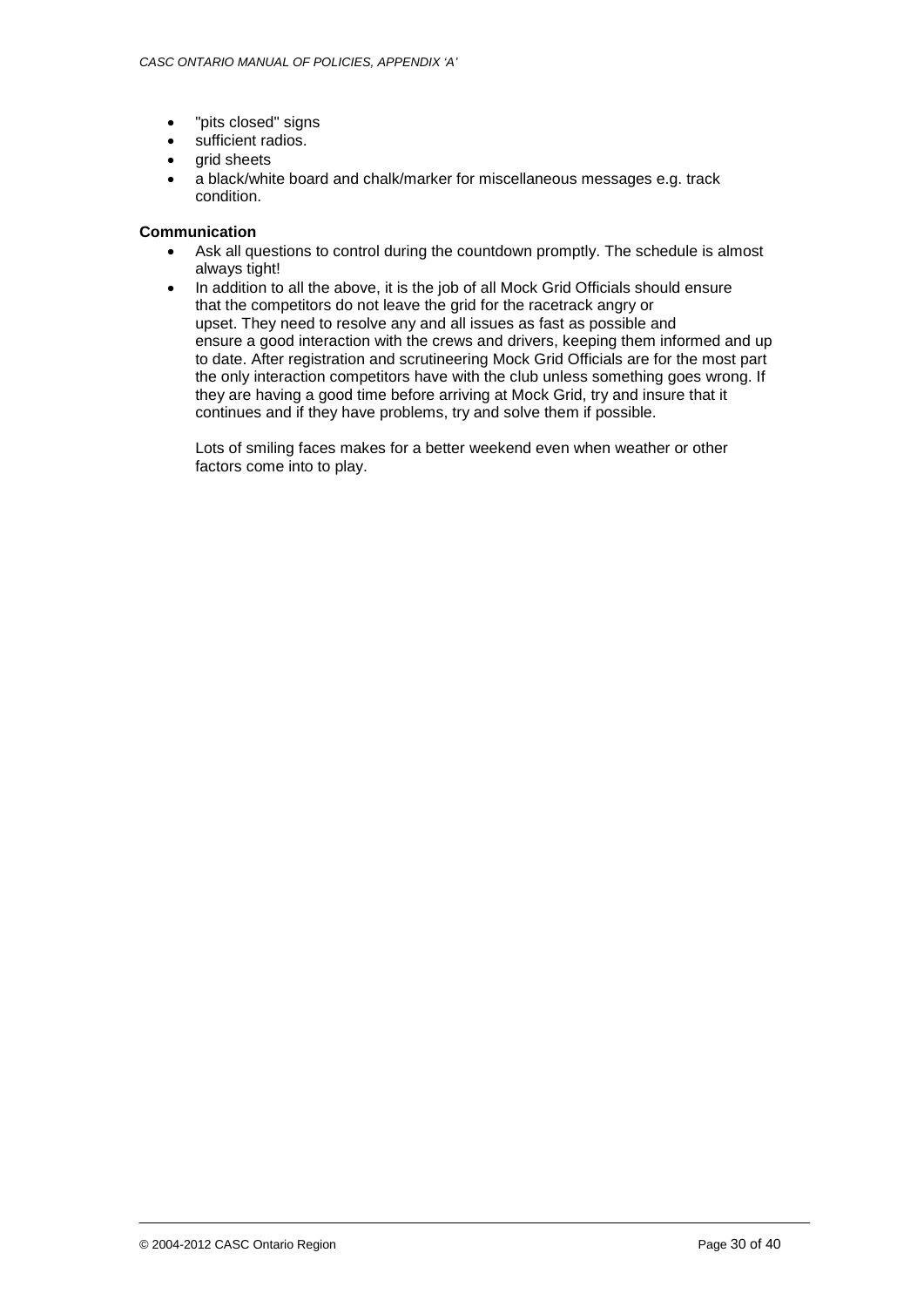

## **INSTRUCTOR'S CURRICULUM FOR JUDGE OF FACT**

## **2012 Revision 1**

#### **Aim**

To provide a comprehensive overview that will insure a complete understanding of the role and responsibility the Judge of Fact.

## **Reference**

CASC Ontario Region Race Regulations Paragraph 4.10

## **Process**

Most if not all of this training is best done at the track during a Race Event.

## **Description**

- adjudicate on blend line infractions, false starts, finishing positions, noise level of cars, pit lane rules etc, and any other facts which are specified in the rules and the supplementary regulations.
- deal only in facts. i.e. it is or it isn't.
- know what rule infractions are being judged
- be very certain that an infraction has indeed occurred
- be open to review a decision if requested to do so, but be firm and resist any pressure to make an unjust change.
- decision is not protestable or appealable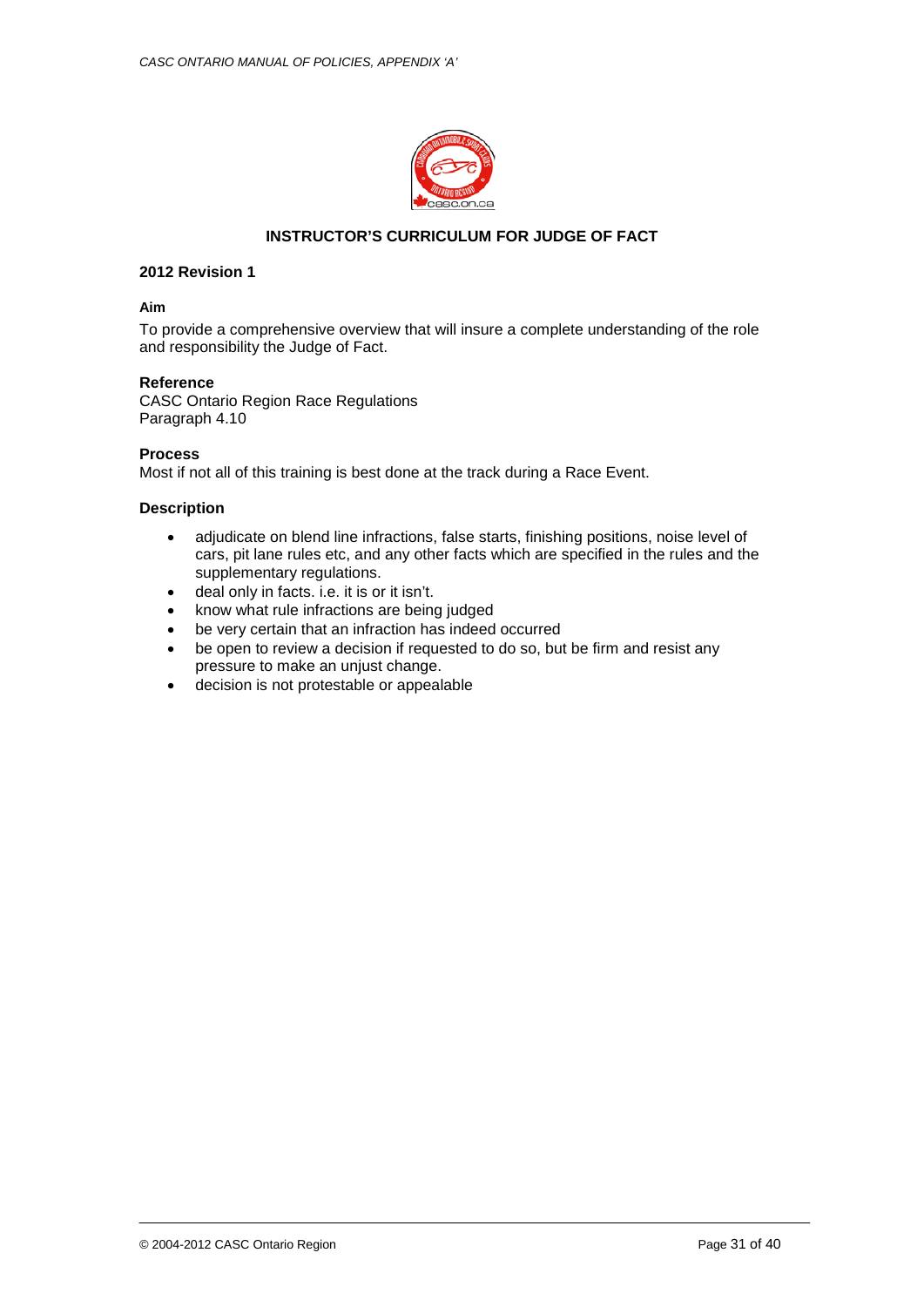

# **INSTRUCTOR'S CURRICULUM FOR PADDOCK MARSHAL**

## **2012 Revision 1**

## **Aim**

To provide a comprehensive overview that will insure a complete understanding of the role and responsibility the Paddock Marshal and to insure the smooth and safe operation of the Paddock.

## **Reference**

CASC Ontario Region Race Regulations Paragraph 4.0 Paddock

## **Process**

Most if not all of this training is best done at the track during a Race Event.

## **Description**

Paddock marshals shall:-

- enforce a 10KPH speed limit
- keep all paddock roads clear
- •
- ensure pets are leashed
- deliver messages from the Clerk to competitors
- report burnouts, donuts and other extreme forms of driving.
- Report anyone who does not possess a road licence riding a paddock vehicle e.g. scooter, motorcycle. Watch out for children doing this.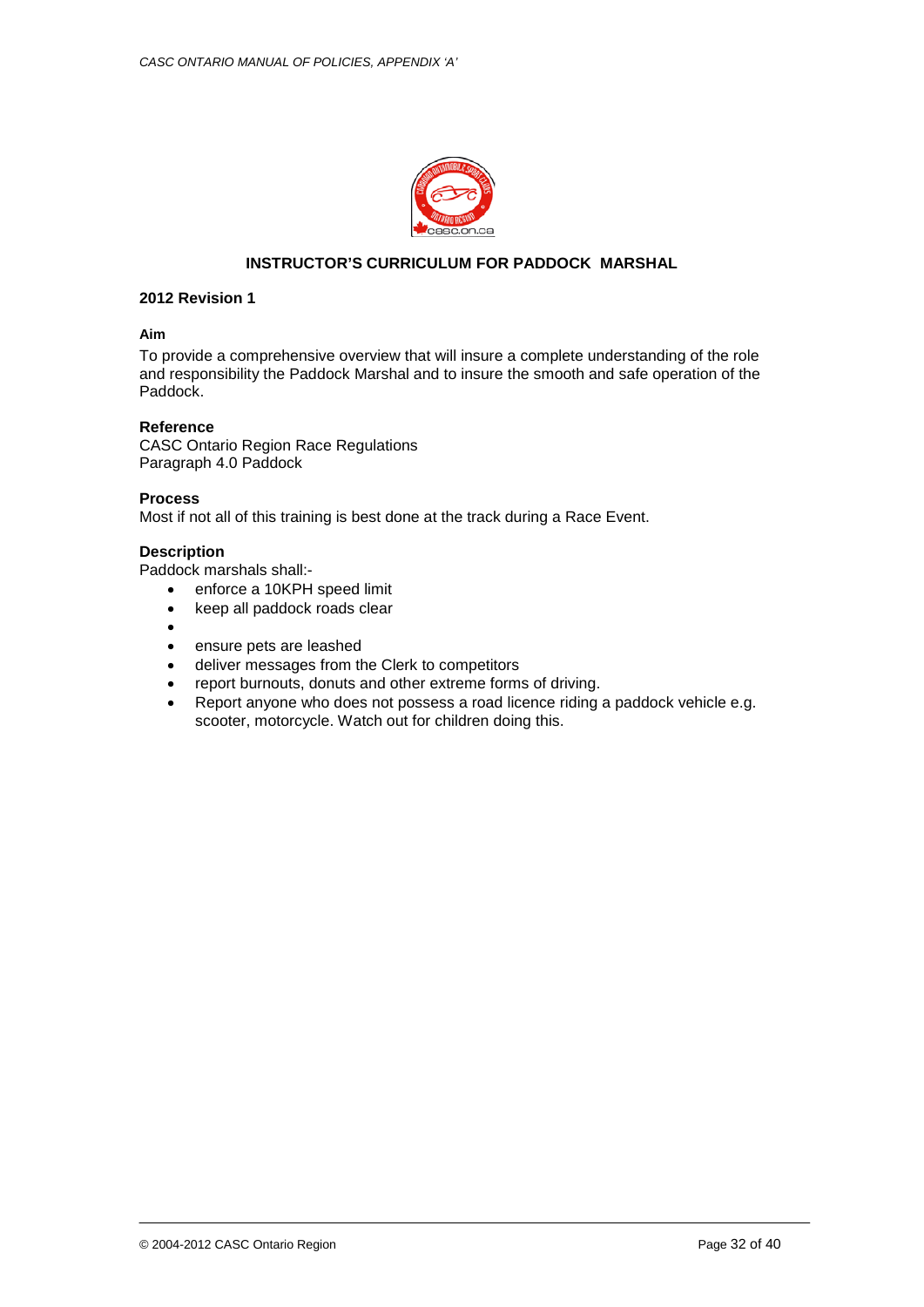

## **INSTRUCTOR'S CURRICULUM FOR PACE CAR DRIVER AND COMMUNICATOR**

## **2012 Revision 1**

#### **Aim**

To provide a comprehensive overview that will insure a complete understanding of the role and responsibility the pacecar driver and communicator and to insure the smooth operation of the pacecar.

## **Reference**

CASC Ontario Region Race Regulations Appendix "A" Use of a Pace Car

#### **Process**

Most if not all of this training is best done at the track during a Race Event.

## **Description**

#### **General**

- manned by driver and communicator.
- both have radios
- agree with Control where the pace car will be parked during sessions.
- Move into position ahead of the mock grid, or at start finish, as agreed with Clerk, before racecars leave mock grid

## **Parade Laps**

- review RR Appendix "A": Use of a Pacecar Paragraph 3.00 "Guidelines for pace car Starts"
- do nothing unexpected. All braking and acceleration should be done gradually so as not to set up a chain reaction with the competitors.

## **Full Course Yellow Laps**

- review RR Appendix "A": Use of a Pacecar Paragraph 3.00 "Restart procedure.
- control orders pace car to "stand by".
- turn on flashing lights
- control will inform the location and description of incident requiring full course yellow
- control will despatch the pace car
- enter the track as quickly as possible following the despatch order from control.
- if the race leader is not immediately behind the pace car, await instructions from control as to when and which racecars to wave by
- use fluorescent glove for wave-bys only otherwise keep hand inside the car.
- drive as slowly as possible to allow racecars to catch up but fast enough that they will not overheat.
- keep pacecar lap times be relatively consistent so that it is equal for all competitors.
- extinguish flashing lights when ordered by control and enter pits.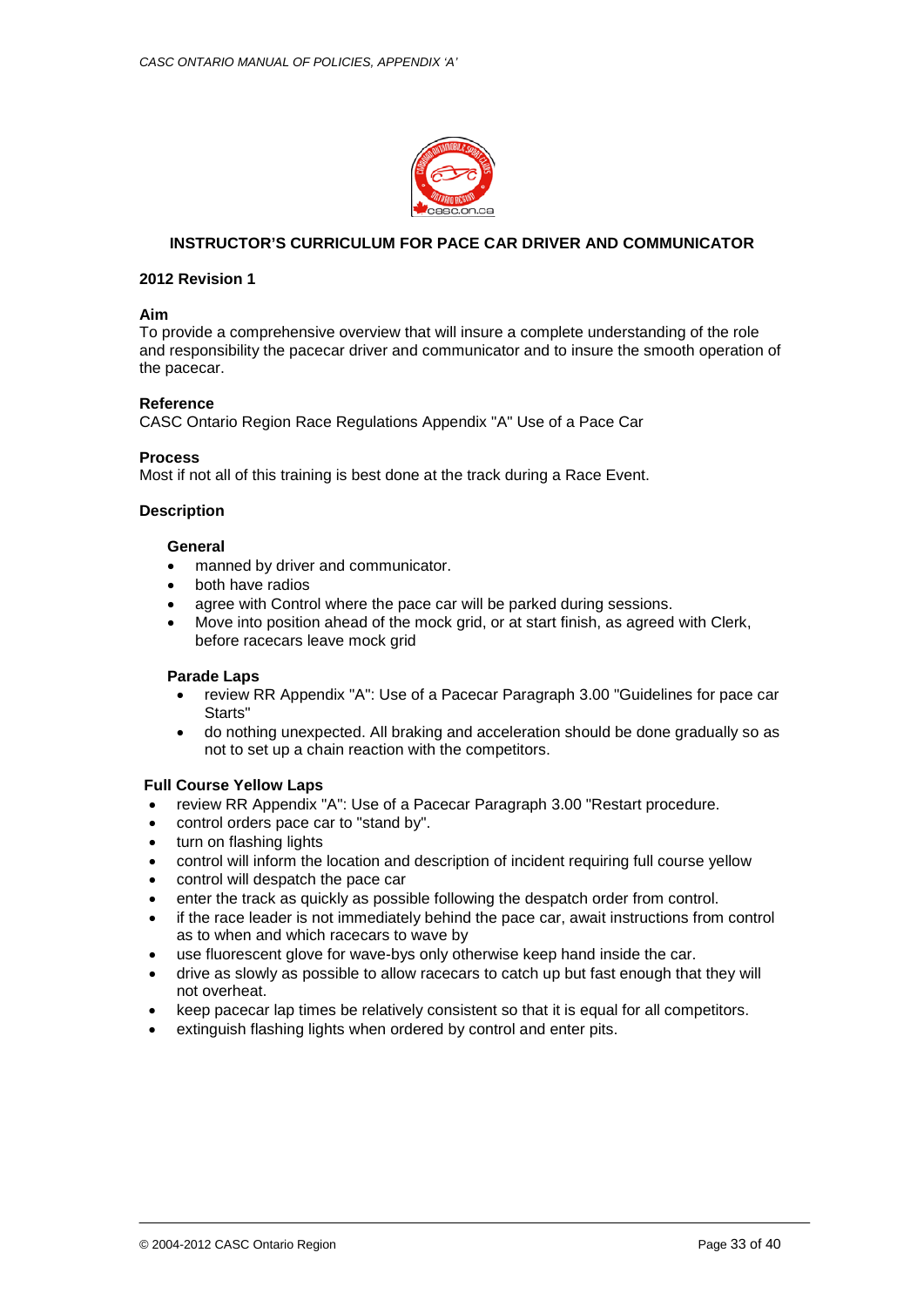

## **INSTRUCTOR'S CURRICULUM FOR REGISTRAR**

## **2012 Revision 1**

## **Aim**

To provide a comprehensive overview that shall ensure a complete understanding of the role and responsibility the Registrar and to ensure an understanding of the scope of the job of the Registrar. The objective is also to develop consistency of attitude and operation.

## **Reference**

CASC Ontario Region General Competition Rules and Race Regulations.

## **Process**

The training shall provide an overview and a base from which the candidate can develop the necessary skills with the supervision and tutelage of an experienced registrar.

## **Description**

The registration function has been divided into two sections: Region registrar and the Event registrar.

## **CASC Ontario Region Registrar**:

The Region Registrar is responsible to: -

- receive, review and organize all entries received prior to a CASC-OR Race Ontario event. The entry forms shall be reviewed for any errors or omissions and the competitor shall be contacted if possible. The entry forms shall be arranged according to the wishes of the Event Registrar.
- update the computer information prior to each Race Ontario event.
- ensure that the rental transponders are charged.
- make arrangements with the organizing club that the entry forms, CASC-OR registration computer and transponders are available at each CASC-OR Race Ontario event.

## **Event Registrar:**

The Event Registrar is in charge of participant registration, and shall have an organized manner of handling all entries and signing in of all participants.

The general supplies needed are:

- sufficient "float" to be able to provide change to the competitors for entry fees received
- copies of both the Annual Parental Waiver and Minor Waiver
- a current list of competition license holders of both CASC-OR and ASN FIA Canada
- a current list of the registered car number lists from CASC-OR (and VARAC if Vintage/Historic, G70+ or Formula Classic are entered)
- a supply of the blank entry forms
- a supply of Driver Session Declaration sheets
- a method of identification for proof of signing the event waiver for all participants
- a supply of the event tech stickers
- a supply of the event supplementary rules and event schedule to be handed out to each competitor (GCR 3.2.2)
- general office supplies such as pens, paper clips, staplers, etc
- a copy of the current rulebooks and series rules on hand.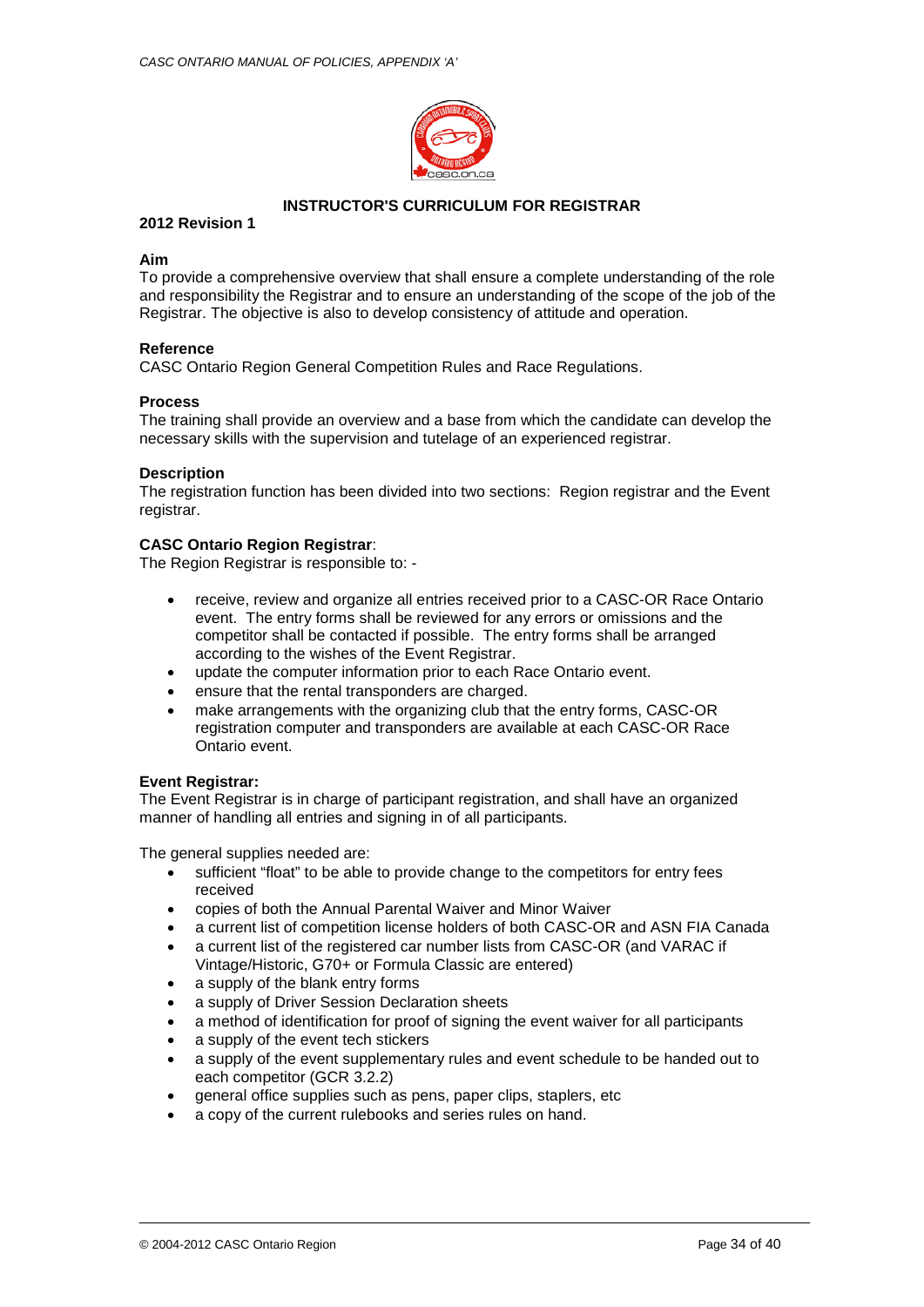Registration shall: -

- have sufficient staff on hand to handle the rush of participants first thing in the morning, and make adequate arrangements to handle worker and other registration as necessary.
- organise and sign post the registration area so that registrants can find the proper area in an expeditious manner.
- ensure that all participants sign the insurance waiver for the event. (GCR  $3.2.10$ ) including all drivers, crew, staff and guests
- (ensure that the minor waiver is signed for anyone under 18 years of age)
- check all competitors' licences (GCR 3.2) and collect the appropriate fee. If a competitor has forgotten the "hard card" license, check the appropriate license list.
- make a note on the entry form of any driver who presents a letter of probation and instruct this driver to report to the Clerk of the Course and give the Clerk the letter
	- issue the event "tech" sticker only if the logbook indicates the following :
		- o the vehicle logbook has a current CASC-OR stamp
		- o the vehicle has not had damage report written at the previous event entered
		- o NOTE: if the registrar does not feel they are able to issue the tech sticker send the competitor to Scrutineering to decide whether or not to issue a tech sticker.
- •
- issue rental transponders to those competitors who do not have one. The fee collected is stated by CASC-OR and a list of transponders available is usually included with the transponders. The fee should be returned to CASC-OR.
- ensure that transponders rented during the weekend are returned at the end of the event to a central location so that they may be returned to the Event registrar.
- arrange for the rental transponders to be returned to the Region Registrar.
- provide timing with the competitor information that is to appear on the results sheets. This is done on the computer provided by CASC-OR which has the timing program installed. The current event competitors are updated. It is timing's responsibility to come to registration to retrieve the information. This usually occurs a couple of times on Saturday morning. The timing representative should inform the Event Registrar if they shall return again that day. If timing shall not be returning, registration shall provide the information needed to timing regarding any new competitors. This should be done in writing (either by hand or fax).
- provide, if possible, the Region Registrar with copies of entry forms received at the event that either have had changes made to them or were not included in the files provided prior to the event.
- send copies of driver declaration forms to the Clerk.
- maintain radio contact with the Clerk, timing and results at all times during the event.

At the close of entries (usually Saturday at noon and Sunday at the close of registration), provide the Clerk of the Course and the Stewards a list of entries (GCR 3.2.6). The Clerk of the Course may request provisional lists prior to these times.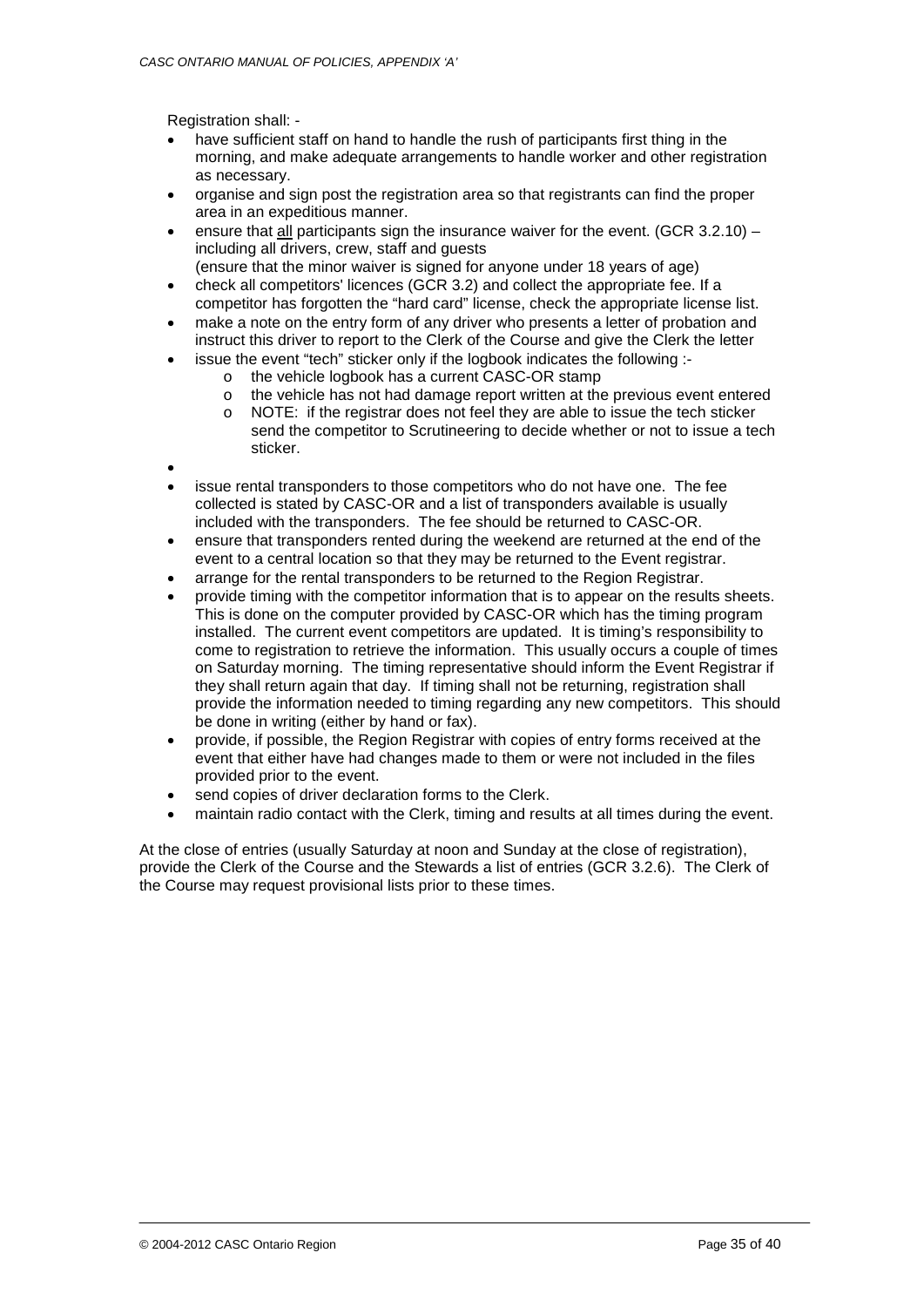

# **INSTRUCTOR'S CURRICULUM FOR SECRETARY OF THE MEET 2012 Revision 1**

To provide a comprehensive overview that shall ensure a complete understanding of the role and responsibility the Secretary of the Meet and to ensure an understanding of the scope of the job. The objective is also to develop consistency of attitude and operation.

## **Reference**

**Aim**

CASC Ontario Region General Competition Rules and Race Regulations.

## **Process**

The training shall provide an overview and a base from which the candidate can develop the necessary skills with the supervision and tutelage of an experienced Secretary of the Meet.

## **Description**

The Club Race Organiser usually performs this function.

The Secretary is responsible for the overall organization of the event with particular emphasis on the pre and post-race activities.

- apply for permit and insurance (RR.2.1.1, GCR .3.2.10).
- ensure supplementary regulations are properly prepared and submitted (RR 2.1.2)
- ensure the necessary arrangements for the support services and equipment (RR 2.1.6)
- ensure that licensed officials are available to perform all the necessary duties at the event (RR 4.)
- assist the Clerk of the Course and other officials
- maintain the official notice board. i.e. posting schedule changes, results, penalties, and any other official document which needs to be posted.
- provide the stewards of the event with the appropriate documents prior to the start of the event (RR 4.4.5)
- provide the stewards with the documentation necessary for the completion of their report (GCR 5.2.)
- send results to CASC in compliance with GCR 3.2.7
- send any necessary medical forms or incident forms to ASN Canada FIA and CASC.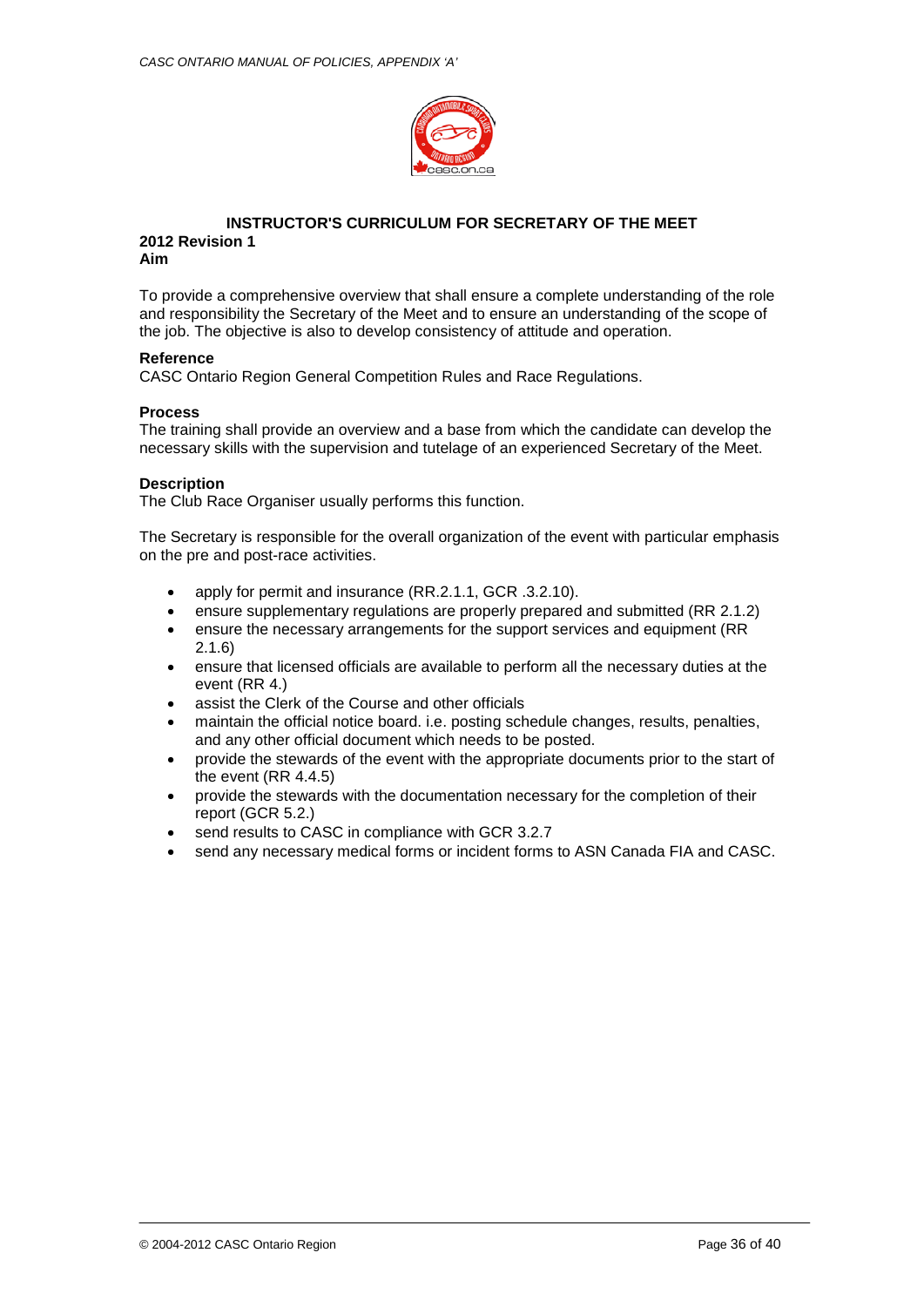

## **INSTRUCTOR'S CURRICULUM FOR SERVICE VEHICLE DRIVER**

## **2010 Revision 1**

## **Aim**

To provide a comprehensive overview that will insure a complete understanding of the role and responsibility the Service vehicle Driver and to insure the smooth operation of Service vehicles.

Review RR. Service vehicles include Rescue, Fire Intervention Vehicles, Wreckers and Flatbeds.

## **Reference**

CASC Ontario Region Race Regulations 2.0 Service Vehicle Operating Rules

## **Process**

Most if not all of this training is best done at the track during a Race Event.

## **Description**

- agree dispatching protocol with Control.
- run engines at beginning of all sessions for 2 laps.
- check to see that everyone is on board, that they are properly seated or secured, and that all doors are closed before putting a vehicle in motion
- do not drive the vehicle on the track faster that one would drive a similar style of vehicle on the highway. DRIVE TO ARRIVE. You can't fight a fire if you don't get to it.
- ensure that a wide enough margin of safety is maintained that the vehicle will be kept under control at all times.
- stay to the drivers' right on a hot track. If it is necessary to move from one side of the track to the other to reach an incident, this should be done on a straight so that competitors may see what is happening. Use a spotter in the vehicle to insure that the cross is done safely
- when a vehicle is stopped on the track place it as far off the paved surface as is feasible but if practical between the incident being serviced and the oncoming race traffic.
- when the driver leaves the vehicle he/she should become the safety spotter for those working at the incident if not required to fulfill other responsibilities
- close all doors when the driver and crew leave a vehicle parked at the track edge, except those which may be actively used in the process of servicing the incident. An open door is an unnecessary hazard to a competitor.
- re-entering the track after servicing an incident should be done carefully and in such a way as to minimize the amount of debris that may be carried onto the track.
- when vehicles are being driven on a cold track, (i.e. no race cars on the track), be aware that the track is open for everyone and that there therefore may be workers and other vehicles on the track some possibly moving counter-race direction. At these times there is no excuse for excessive speed.
- Provide drivers with radio equipment such that using the radio does not interfere with driving the vehicle.
- Don't run an air conditioner when on the track.
- No Ambulance on track until all racecars have left the track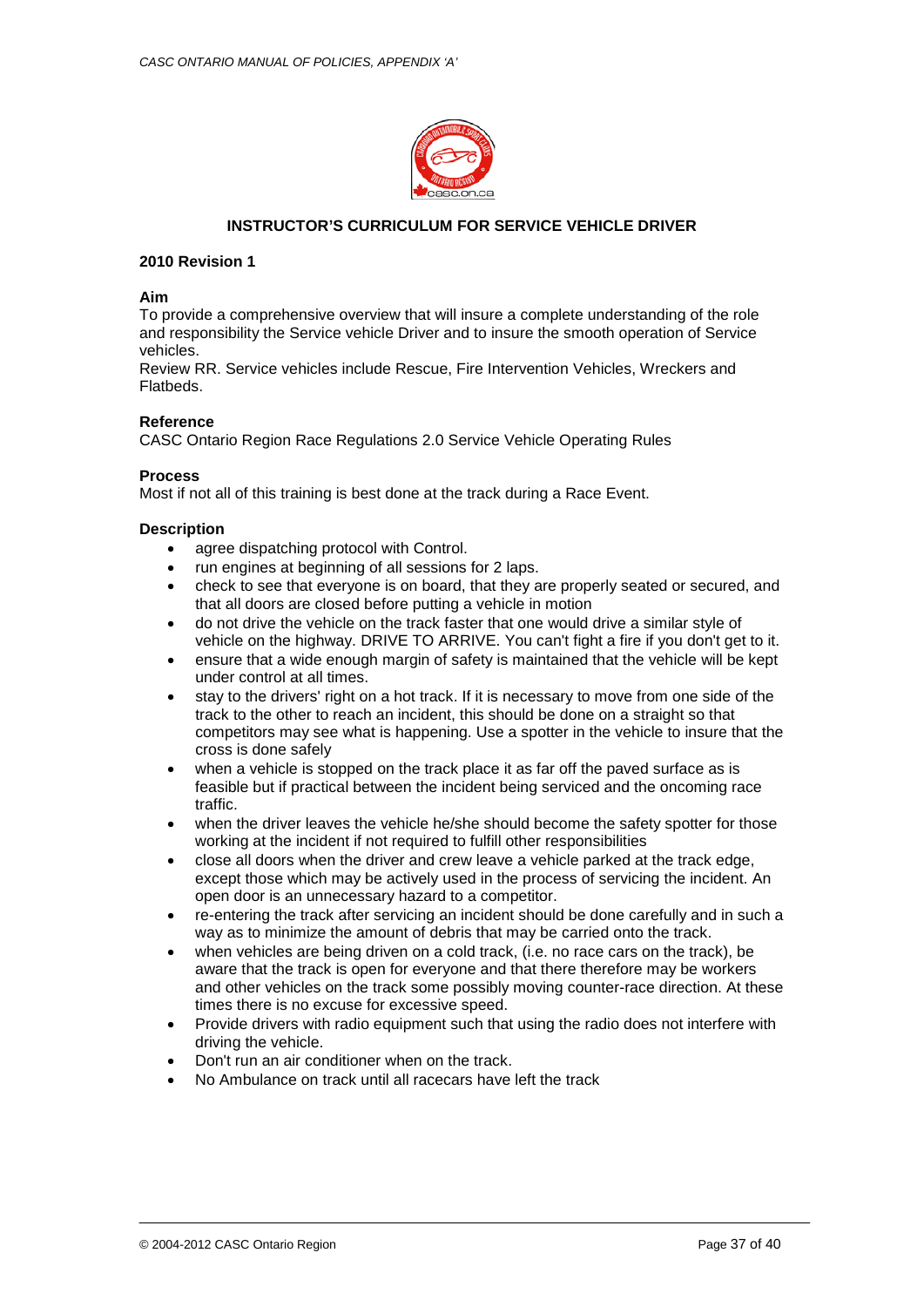

## **INSTRUCTOR'S CURRICULUM FOR STARTER**

## **2012 Revision 1**

## **Aim**

To provide a comprehensive overview that will insure a complete understanding of the role and responsibility the Starter and to insure the smooth operation of the Pit lane.

## **Reference**

CASC Ontario Region General Competition Rules and Race Regulations

## **Process**

Most if not all of this training is best done at the track during a Race Event.

## **Description**

Review RR 4.8 Duties

- meaning of flags.
- size of flags.
- number board.
- last-lap sign.
- "lights on" sign.
- ""all" sign for "black flag all".
- "pits closed" sign.
- "pit window open' sign for enduros.

Review RR 2.3 Gridding and Starting:-

- starting the pace lap.
- flagging a start.
- a non-start.
- there is a point by which the starter must make the decision to start or not start the race. This point is a reasonable distance before the lead cars lose sight of the starter.
- what standard should the starter use as being in good order for a green? If the first six cars are in the proper position and the field is not too strung out the cars are in good order.
- starter is a judge of fact for a false start. Report any competitor who is out of position at the start.
- remind Marshals at the last two corners to report the condition of the field prior to lap one.
- discuss with the Clerk what procedure which will be followed in the event that cars start racing before the Starter has thrown the green.
- black, unsportsmanlike conduct, meatball flags.
- split starts.
- restarts.
- full course yellows.
- show last lap sign when instructed by Control. Never withdraw this sign even it is displayed in error.
- show checkered flag when instructed by Control.
- not a flagging station.
- crew should consist of 2 persons minimum.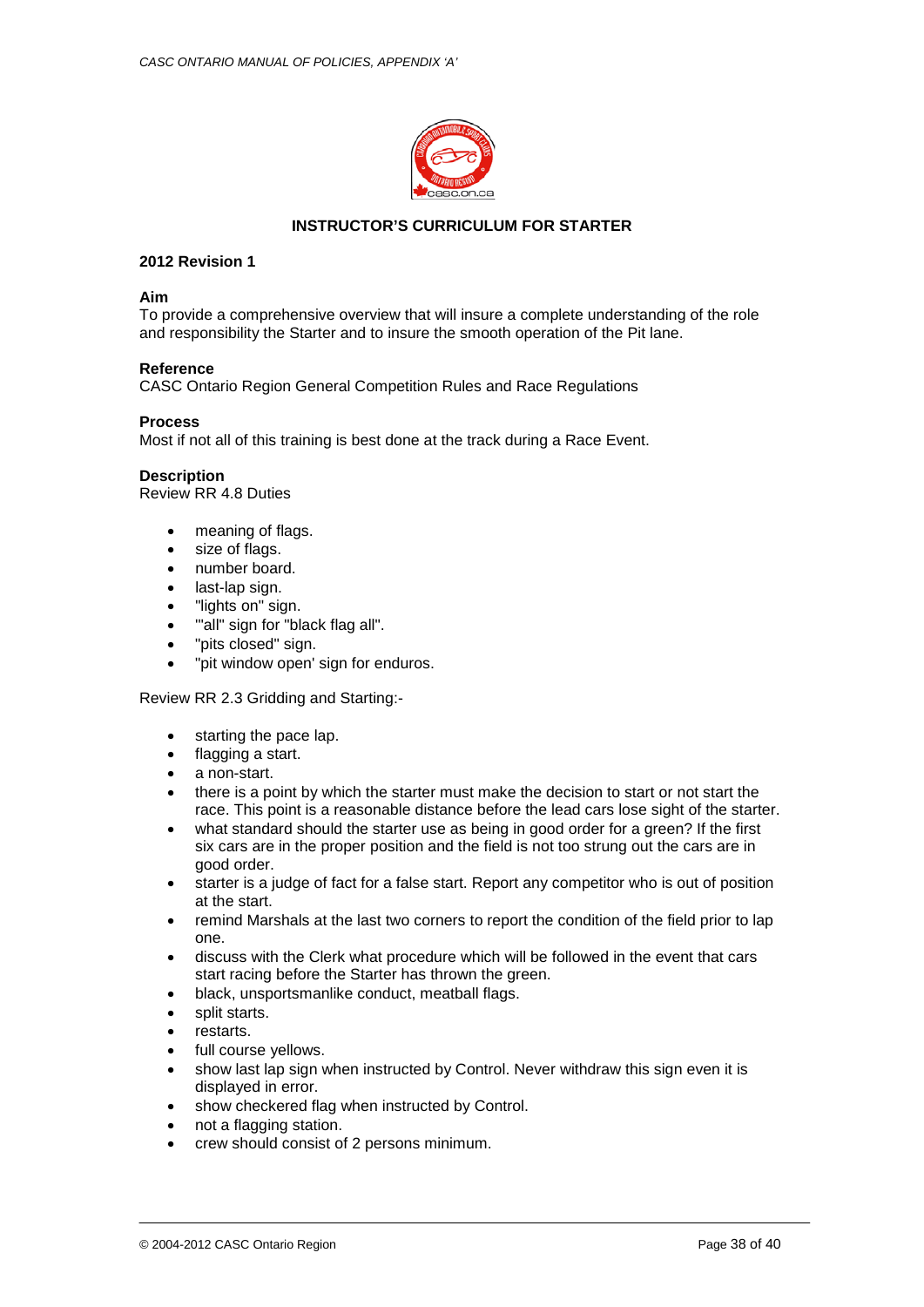

## **INSTRUCTOR'S CURRICULUM FOR TIMEKEEPER**

## **2012 Revision 1**

## **Aim**

To provide a comprehensive overview that will insure a complete understanding of the role and responsibility the timekeeper and to ensure an understanding of the scope and meticulous nature of the job.

## **Reference**

CASC Ontario Region Race Regulations. RR 4.5 Duties of Timekeeper. Relevant sub-paras. of RR 2.3 Gridding and Starting

## **Process**

The tasks involved in timekeeping and scoring are such that the instruction can be broken into small enough units so that it can be done at the track.

The learning process, involves a lengthy apprenticeship period with the learning-taking place under the supervision of experienced timekeepers.

Because of the close relationship between the various timekeeping functions and their interdependency on each other a timekeepers should be trained in all functions of a timekeeper, even though they may wish to do only one of the functions.

It is not necessary that all students start with the same task and rotate through the functions in the same order. The diversity of tasks allows for students to start at different jobs and proceed through that sequence of tasks.

## **Description**

The timekeeper is responsible, under the direction of the Clerk of the Course, for all timekeeping and lap scoring for the competition.

Present and explain all basic rules that govern the behavior of timekeepers in the timing room Define and explain the duties of all of the personnel interacting with the timekeeper, their role and function and the chain of command within the race organization

## **Taping**

Explain clearly the function of a taper including the methods and tools used. The problems encountered by tapers should be discussed and the solutions to these problems presented. The student should then be allowed to tape until he/she becomes proficient at the task. The procedure for checking tapes and the methods for correction should be outlined.

## **Charting**

The student should be taken from taping to preparing a remote chart so that he/she will see the relationship between taping and charting. Again the presentation of some of the common problems and their solutions is necessary. At some point the student may be introduced to the tick chart and the live chart but it need not be at this time particularly in the case of the live chart.

## **Computer operation**

Once a student has shown sufficient dedication and interest he/she should be trained in the operation of the computer and ORBITS software. While not every student will want to actually operate the computer they should have a basic knowledge of what is done on the computer and how it is done.

## **Documentation**

© 2004-2012 CASC Ontario Region Page 39 of 40